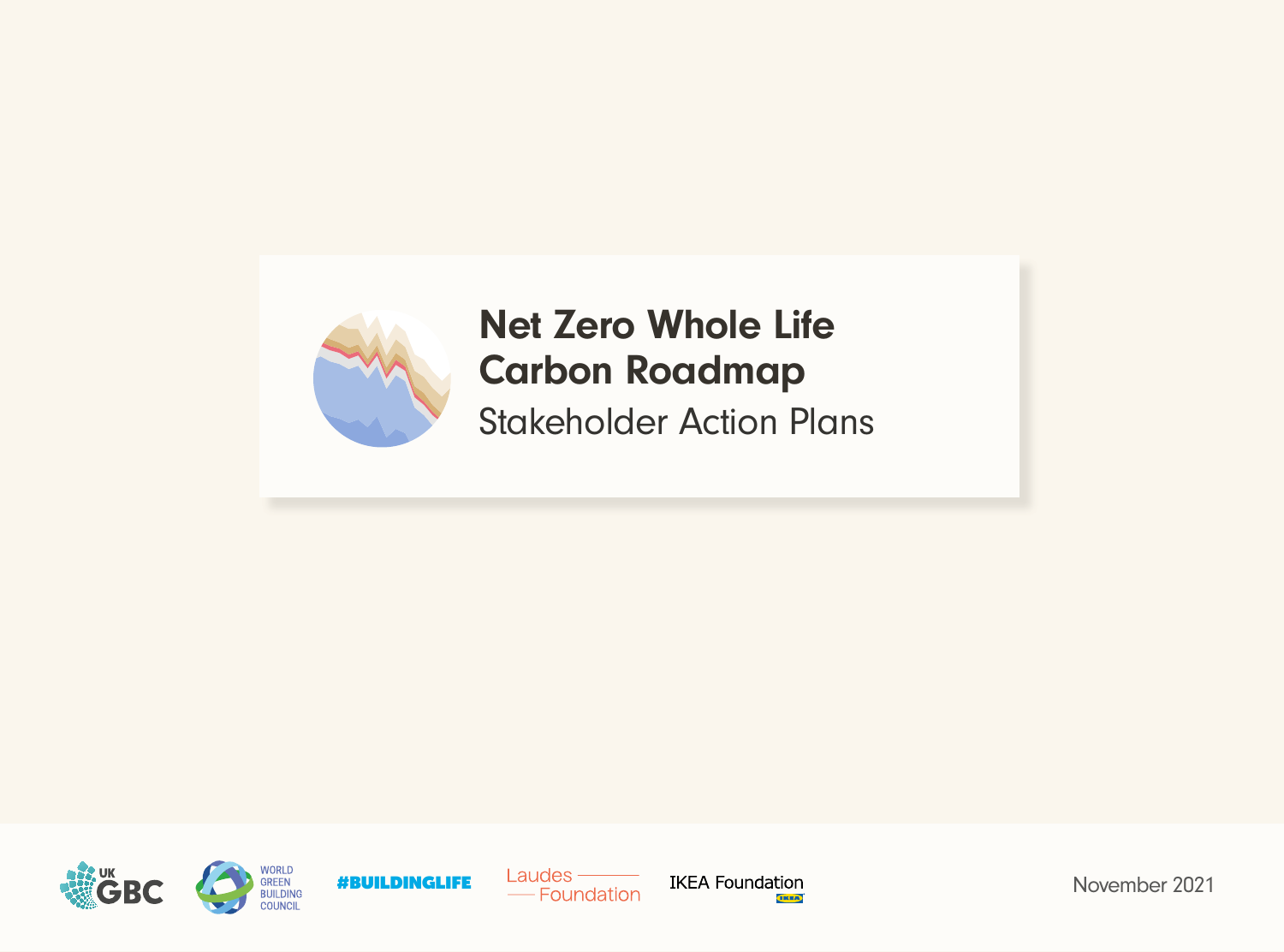



#### Stakeholder Action Plans

| Introduction                                          | $\mathbf{1}$   |
|-------------------------------------------------------|----------------|
| NGOS / Trade Associations / Professional Institutions | $\overline{2}$ |
| Investors (banks, funders, etc.)                      | $\overline{4}$ |
| Developers                                            | 5              |
| Landlords / Owners                                    | $\overline{7}$ |
| Occupiers                                             | 9              |
| Facilities Managers / Maintenance                     | 10             |
| Contractors                                           | 11             |
| <b>Material &amp; Product Manufacturers</b>           | 13             |
| Architects                                            | 14             |
| <b>Building Services Engineers</b>                    | 15             |
| <b>Structural Engineers</b>                           | 16             |
| <b>Infrastructure Clients</b>                         | 17             |
| <b>Infrastructure Owners</b>                          | 18             |
| <b>Infrastructure Designers</b>                       | 19             |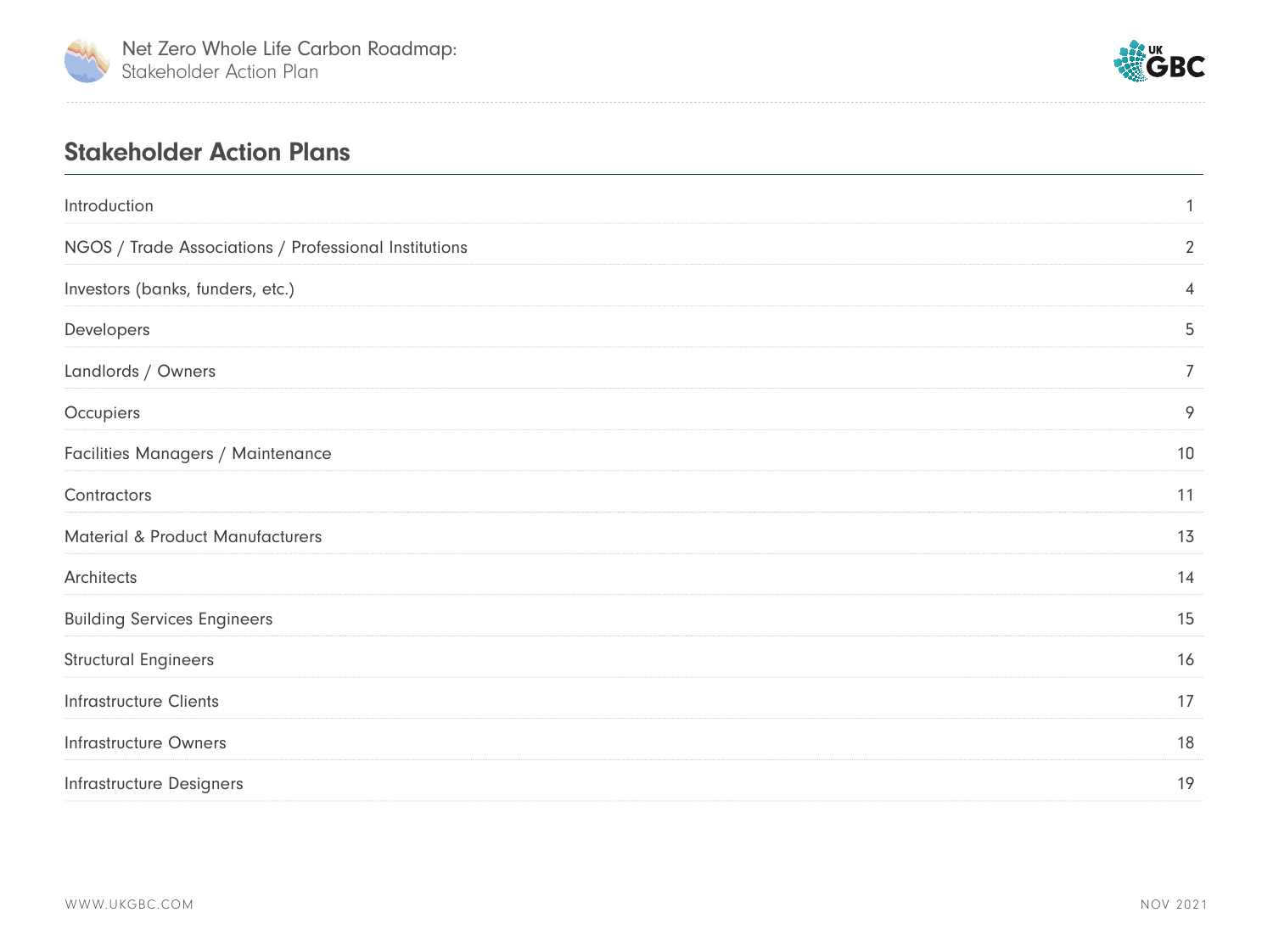<span id="page-2-0"></span>



#### **Introduction**

The Net Zero Whole Life Carbon **Roadmap** project aims to outline a common vision and agree upon industry-wide actions for achieving net zero carbon in the construction, operation, and demolition of buildings and infrastructure in the UK.

The main areas of discussion include the carbon footprint for the UK built environment, the Net Zero Carbon trajectory to 2050, and policy recommendations with industry action plans to deliver the 2050 scenario. These outputs are published in an initial series of four reports:

A Pathway for the UK Built Environment - aimed at stakeholders from across the built environment value chain who need an overview of the Roadmap findings and its implications for the sector. The report provides context for why the Roadmap exercise is critical to delivering the UK net zero goal, while also detailing the necessary technological shifts, policies and industry actions that can help deliver decarbonisation.

Technical Report - provides detail on the project structure, the process for data collection, the key features of the calculation methodology and concludes with a description of the net zero scenario definition and results.

Summary for Policy-Makers - aimed at central government, local authorities, and anyone interested in built environment policies. The Summary provides an overview of the relevant Roadmap findings and policy recommendations for central government to deliver a net zero built environment by 2050.

**Stakeholder Action Plans** - sets out specific recommended actions for 14 key industry stakeholders, enabling them to play their part in achieving the Roadmap's goals.

#### **Context**

UKGBC is one of several European GBCs developing national Whole Life Carbon Roadmaps under the WorldGBC #BuildingLife project, funded by Laudes and the Ikea Foundation. In the runup to COP26, WorldGBC has convened ten European Green Building Councils to galvanise climate action in the built environment through national and regional decarbonisation roadmaps. The Green Building Councils spearheading the project are Croatia, Finland, France, Germany, Ireland, Italy, the Netherlands, Poland, Spain and the UK. BuildingLife is accelerating ambitions in the building sector by creating the first region-wide response to the vision of a net-zero whole-life carbon-built environment as set out in WorldGBC's 2019 report.

This document is produced for general guidance only. How you choose to use it is up to you. While the guidance has been produced in good faith, it does not constitute advice and UKGBC and the authors of this guidance do not represent or warrant that the content is suitable for your purposes, accurate, complete, or up to date. UKGBC and the authors exclude all liability whether arising in contract, tort (including negligence) or otherwise, and will not be liable to you for any direct, indirect, or consequential loss or damage, arising in connection with your use of, or reliance on, the guidance.

#### Citation

Net Zero Whole Life Carbon Roadmap: Stakeholder Action Plans

Green Building Council, 2021, London, UK.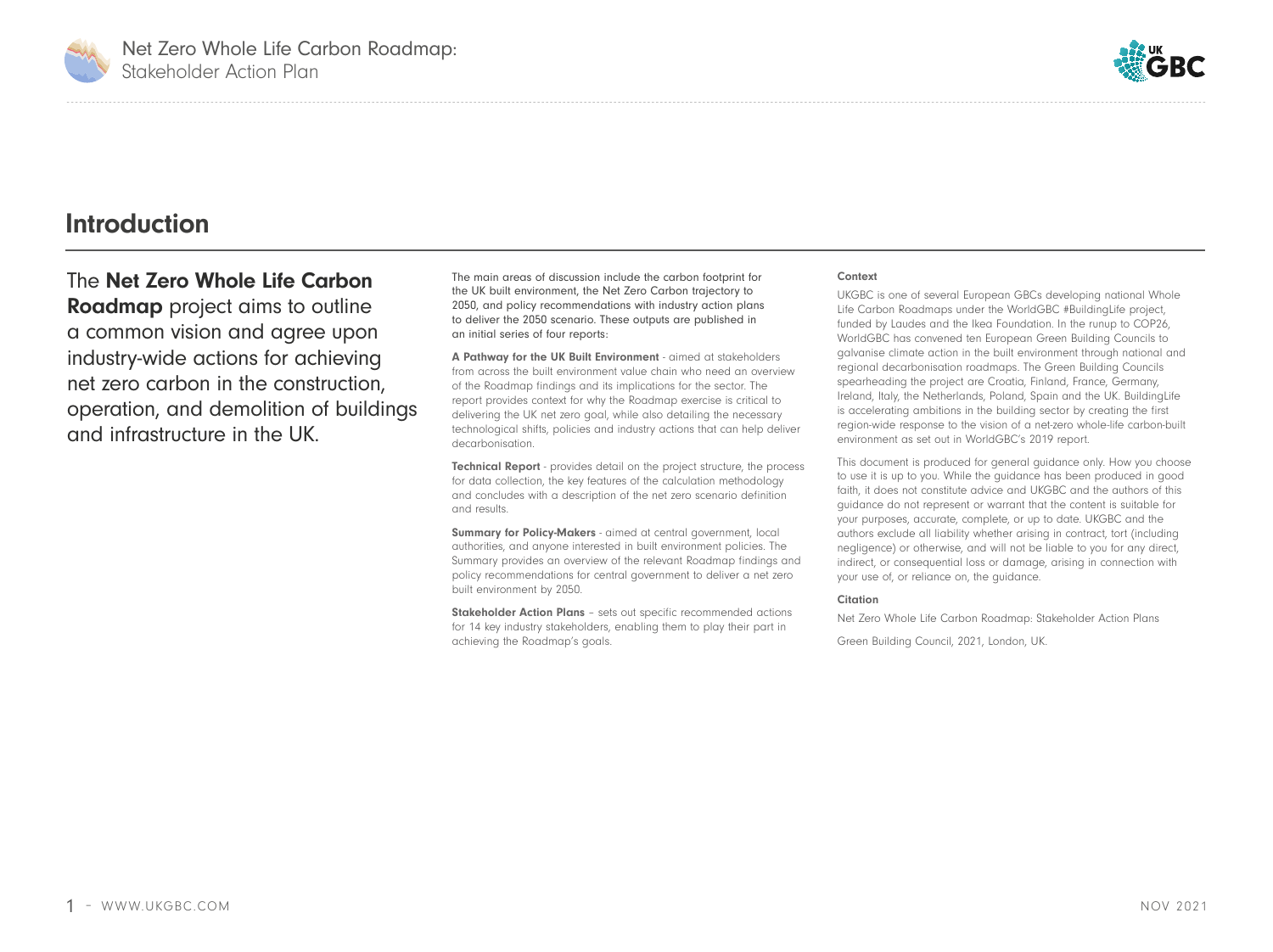<span id="page-3-0"></span>



## NGOS / Trade Associations / Professional Institutions

| <b>Immediate Actions:</b>                                                                                                                                                                                                                                                                                                                                                                                                                                                                                                                                                                                                                                                                                                                                                                                                                                                                                                                                                                                                                                                                                                                                                                                                                                                                                                                                                                                                                                                                                                                                                                                                                                                                                           | Progress by 2025:                                                                                                                                                                                                                                                                                                                                                                                                                                                                                                                                                                                                                                                                          | Progress by 2030:                                                                                                                       |
|---------------------------------------------------------------------------------------------------------------------------------------------------------------------------------------------------------------------------------------------------------------------------------------------------------------------------------------------------------------------------------------------------------------------------------------------------------------------------------------------------------------------------------------------------------------------------------------------------------------------------------------------------------------------------------------------------------------------------------------------------------------------------------------------------------------------------------------------------------------------------------------------------------------------------------------------------------------------------------------------------------------------------------------------------------------------------------------------------------------------------------------------------------------------------------------------------------------------------------------------------------------------------------------------------------------------------------------------------------------------------------------------------------------------------------------------------------------------------------------------------------------------------------------------------------------------------------------------------------------------------------------------------------------------------------------------------------------------|--------------------------------------------------------------------------------------------------------------------------------------------------------------------------------------------------------------------------------------------------------------------------------------------------------------------------------------------------------------------------------------------------------------------------------------------------------------------------------------------------------------------------------------------------------------------------------------------------------------------------------------------------------------------------------------------|-----------------------------------------------------------------------------------------------------------------------------------------|
| Professional Institutions to continue work-streams as set out in Construction Industry Council<br>(CIC) Climate Action Plan, including:<br>• Embed low carbon competency and advocacy across all current and prospective built<br>environment professionals.<br>• Review accreditation of relevant degrees and training courses and set core topics to be<br>covered in each programme.<br>• Adopt and update CPD requirements for climate issues, net-zero skills and competences<br>for their members.<br>• Work to agree a coherent approach to the development, adoption, approaches,<br>and methods for monitoring in-use performance of buildings.<br>• Support the development of performance-based rating schemes for in-use<br>energy in buildings.<br>• Introduce incentives and review professional requirements for their members to carry<br>out in-use energy performance monitoring, evaluation, and reporting.<br>• Support use of Whole Life Carbon (WLC) (and other environmental impacts) as<br>design criteria and to drive design decisions.<br>• Adopt and promote standard metrics for monitoring and reporting embodied<br>carbon (for both buildings and infrastructure projects).<br>• Establish a requirement for use of EPD databases in the design process<br>(Built Environment Carbon Database (BECD)).<br>• Develop a performance and disclosure culture across professional service firms,<br>their clients, and supply chains.<br>• Integrate retrofit competency requirements within professional qualification criteria.<br>• Work with wider industry to develop BIM-based building passports dealing with<br>build quality, build standards, embodied and operational carbon. | Professional Institutions to continue work-streams as<br>set out in Construction Industry Council (CIC) Climate<br>Action Plan, including:<br>• Work with employers and training providers to ensure<br>qualifications and training are kept up to date as<br>technologies and techniques become available.<br>• Include threshold carbon literacy and carbon<br>competence tests, entrance requirements, and<br>member assessments.<br>• Agree and adopt a shared cross-industry<br>Climate Framework Curriculum.<br>• Develop benchmarks and case studies to support<br>the development of quidance and targets and to<br>track progress.<br>• Support the uptake of building passports. | Professional Institutions to:<br>• Develop and progress professional requirements in<br>line with requirements of sector carbon budget. |
| Establish a central database (Built Environment Carbon Database (BECD): https://www.<br>becd.co.uk) for embodied carbon (asset and product level) to gather data across the<br>industry, standardise inputs, and help set benchmarks and targets per sector.                                                                                                                                                                                                                                                                                                                                                                                                                                                                                                                                                                                                                                                                                                                                                                                                                                                                                                                                                                                                                                                                                                                                                                                                                                                                                                                                                                                                                                                        |                                                                                                                                                                                                                                                                                                                                                                                                                                                                                                                                                                                                                                                                                            |                                                                                                                                         |
| Set strategy for asset level Net Zero Carbon (NZC) verification and / or certification scheme.                                                                                                                                                                                                                                                                                                                                                                                                                                                                                                                                                                                                                                                                                                                                                                                                                                                                                                                                                                                                                                                                                                                                                                                                                                                                                                                                                                                                                                                                                                                                                                                                                      | Verification and / or certification scheme for NZC<br>buildings established, to include operational and<br>embodied carbon performance standards.                                                                                                                                                                                                                                                                                                                                                                                                                                                                                                                                          | NZC performance standards to be reviewed as required<br>to ensure they align with sector carbon budgets.                                |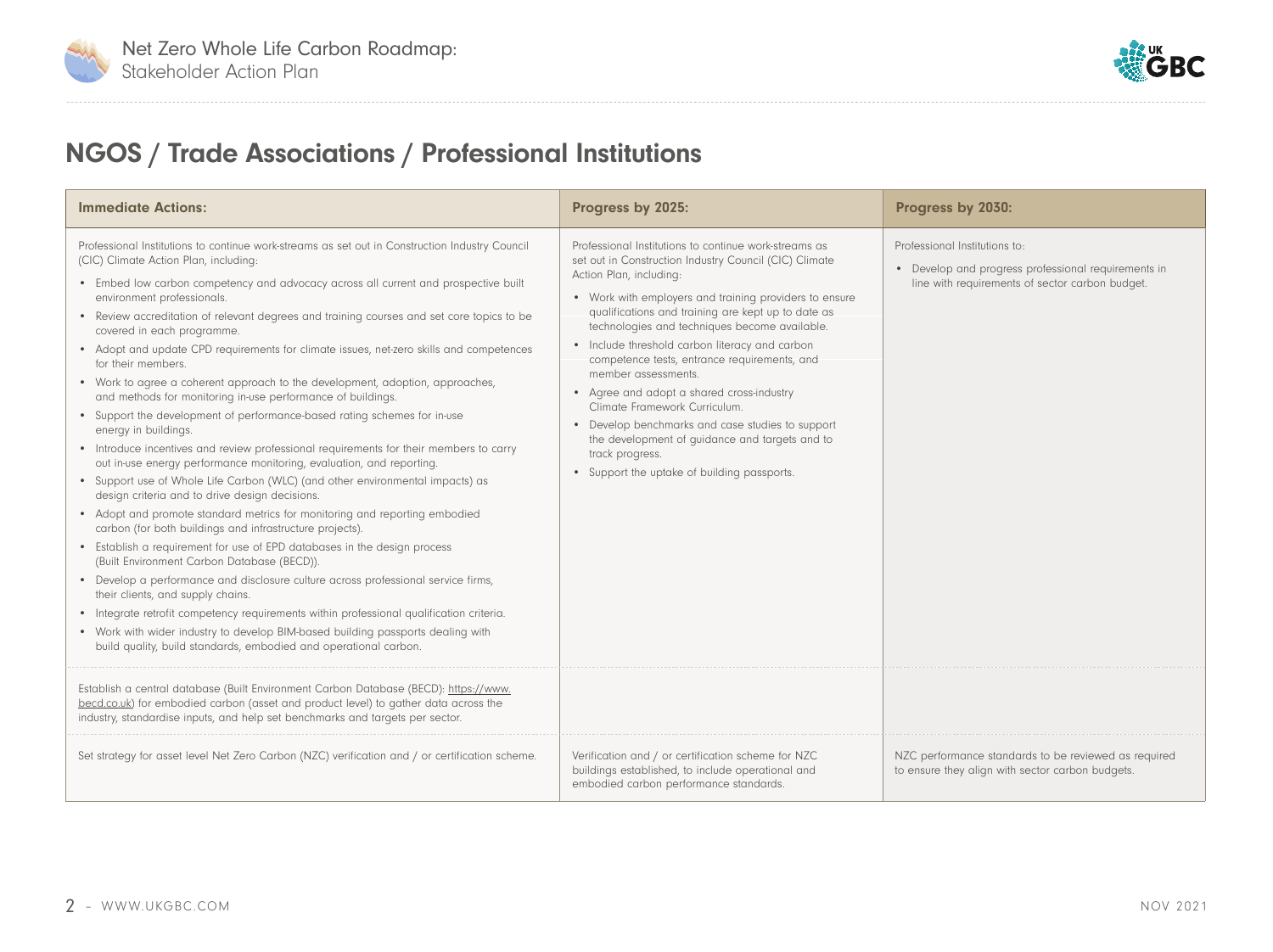



## NGOS / Trade Associations / Professional Institutions (continued)

| <b>Immediate Actions:</b>                                                                                                                                                                                                                                                                | Progress by 2025:                                                                                                                                                                                                                                                                                                                  | Progress by 2030:                                     |
|------------------------------------------------------------------------------------------------------------------------------------------------------------------------------------------------------------------------------------------------------------------------------------------|------------------------------------------------------------------------------------------------------------------------------------------------------------------------------------------------------------------------------------------------------------------------------------------------------------------------------------|-------------------------------------------------------|
| Trade associations work with apprenticeship programmes to develop strategies to build<br>capacity in order to meet significant increase in future domestic retrofit demand.                                                                                                              | Trade associations to have developed skills base for<br>domestic retrofit programme, via retraining programs for<br>gas fitters, PAS 2035 retraining programmes for project<br>managers and cost consultants, ongoing incorporation<br>into CPD programmes, wholesaler information provided<br>for effective use of products, etc. | Retrofit supply chain capacity continues to scale up. |
| Green Certification Schemes such as CEEQUAL and BREEAM update minimum<br>standards for highest rating levels to align with industry NZC metrics for operational<br>energy performance and embodied carbon (i.e. shift to absolute performance<br>metrics instead of comparison studies). | Green Building Certification Schemes aligned with<br>net zero carbon targets.                                                                                                                                                                                                                                                      |                                                       |
| All industry awards to mandate disclosure of carbon / energy, with consideration<br>as part of judging.                                                                                                                                                                                  | All industry awards include carbon performance as<br>key judging criteria.                                                                                                                                                                                                                                                         |                                                       |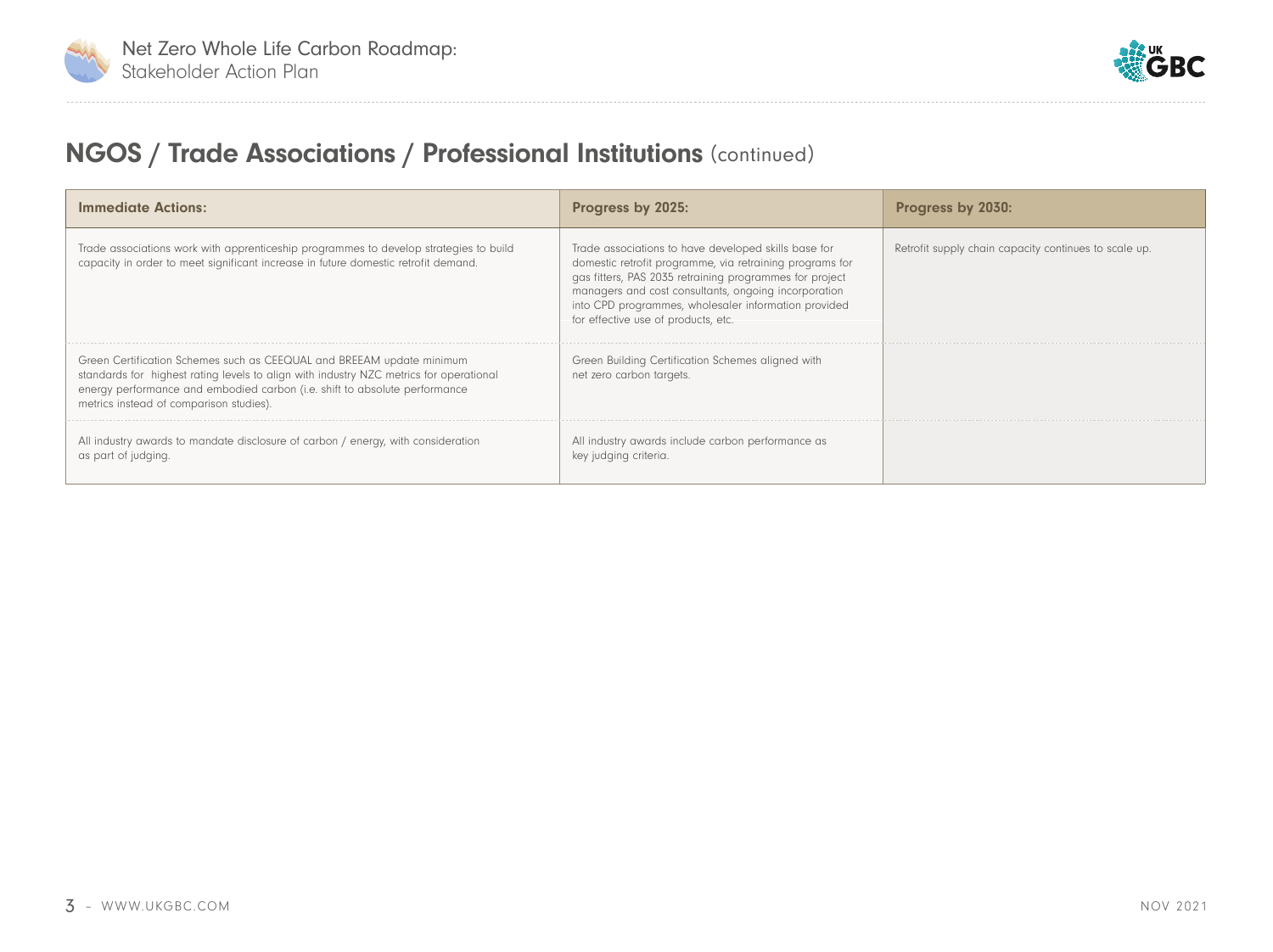<span id="page-5-0"></span>



## Investors (banks, funders, etc.)

| <b>Immediate Actions:</b>                                                                                                                                                                                                                                                                  | Progress by 2025:                                                                                                                                                                                      | Progress by 2030:                                                                                                                   |
|--------------------------------------------------------------------------------------------------------------------------------------------------------------------------------------------------------------------------------------------------------------------------------------------|--------------------------------------------------------------------------------------------------------------------------------------------------------------------------------------------------------|-------------------------------------------------------------------------------------------------------------------------------------|
| Include operational energy performance and embodied carbon targets in<br>project funding criteria.                                                                                                                                                                                         | Mandate operational energy and embodied carbon<br>targets in project funding criteria.                                                                                                                 | Project funding criteria based on validated past<br>performance of projects, as well as targets for the<br>project seeking funding. |
| Investors and lenders to align decision making with energy performance-based ratings<br>for commercial and industrial buildings and away from EPCs, as BEIS Performance-Based<br>Rating Framework comes into effect.                                                                       | Energy performance-based ratings established<br>as primary energy KPI within asset valuations and<br>investment decisions.                                                                             |                                                                                                                                     |
| Institutional investors based in UK begin disclosing the operational energy and<br>carbon performance of all held properties (at asset level) across their portfolios (Funds)<br>in annual reporting.                                                                                      | Investors to ask for BIM-based Building Passports and<br>engage with existing benchmarking frameworks as a<br>requirement for assessing investment potential.                                          | All properties have building passports.                                                                                             |
| Require Climate-Related Financial Disclosure (TCFD) reporting.                                                                                                                                                                                                                             | Recommendations from the BEIS consultation on<br>mandatory climate-related financial disclosures<br>are fully implemented.                                                                             |                                                                                                                                     |
| Develop finance solutions and packages for accelerating domestic retrofit, informed<br>by engagement with local authorities to discuss options for all tenure retrofit funding<br>packages (drawing on recommendations from the UKGBC GFI round table and the<br>Green Finance Institute). | Offer a range of finance solutions for domestic retrofit,<br>suitable for different domestic tenures, including 'blended<br>finance packages' which combine funding from private<br>and public sector. | Mature financing landscape supporting high levels of<br>investment in domestic retrofit.                                            |
| Require all domestic loan scopes to cover whole house retrofits.                                                                                                                                                                                                                           | Predicate home repair loans on energy efficiency<br>improvements and performance.                                                                                                                      | Work with domestic clients to assess actual energy<br>performance of domestic buildings.                                            |
| Provide increased home mortgage lending for retrofit measures and reduced rates of<br>interest for highly efficient properties.                                                                                                                                                            | Offer preferential mortgage rates based on home energy<br>efficiency for new and existing buildings.                                                                                                   | Established relationship between mortgage rate and<br>home energy efficiency.                                                       |
| Develop stricter quidance on what constitutes a net zero non-domestic building for the<br>purpose of lending, based on the UKGBC Net Zero Carbon Buildings Framework Definition.                                                                                                           | Begin offering preferential borrowing rates for low to zero<br>carbon retrofits that actively demonstrate how they reduce<br>Whole Life Carbon.                                                        | Established relationship between lending rate and<br>low carbon retrofits.                                                          |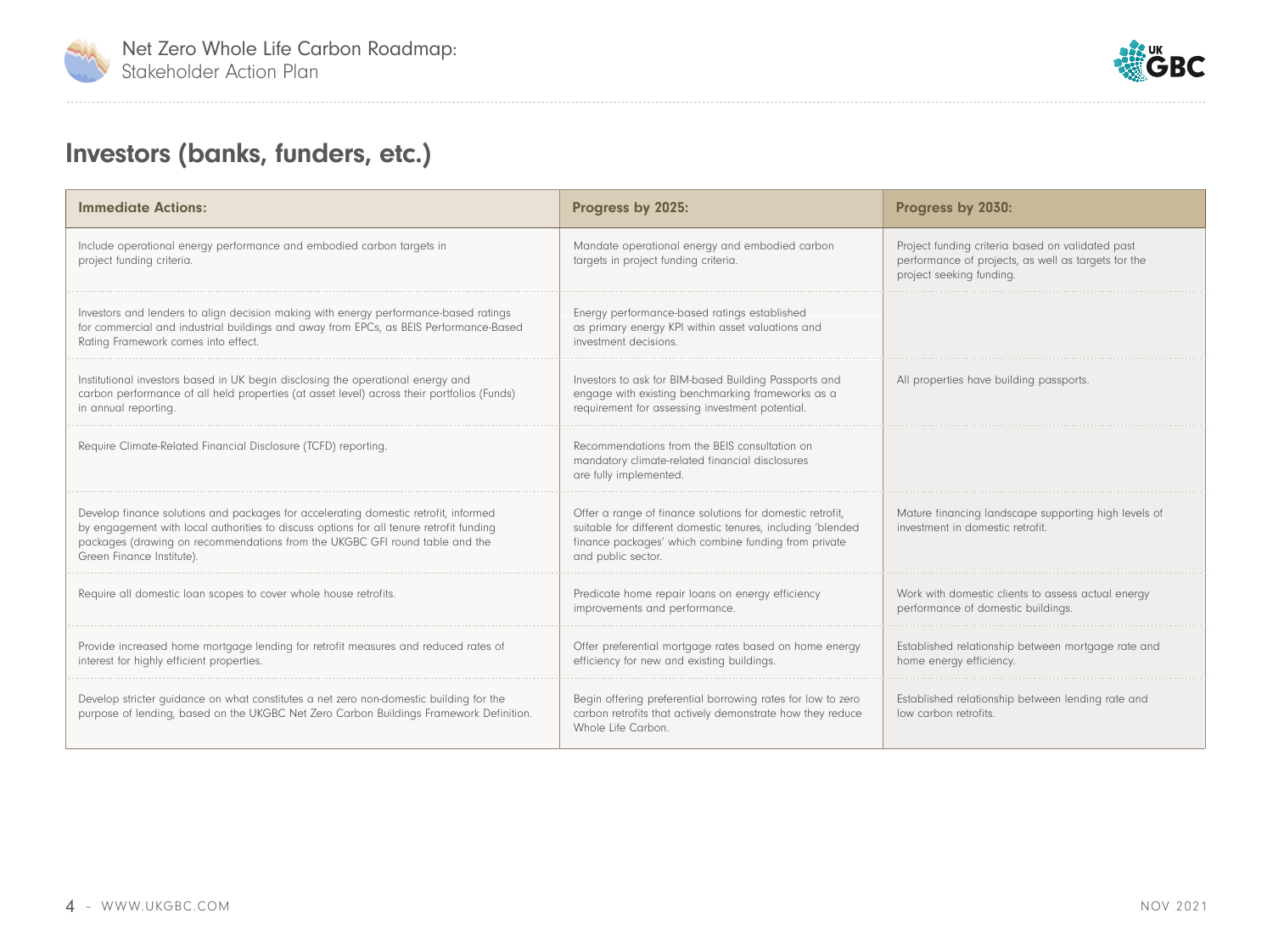<span id="page-6-0"></span>



## Developers

| <b>Immediate Actions:</b>                                                                                                                                                                                                                                                                                                                                                                                                                                     | Progress by 2025:                                                                                                                                                                      | Progress by 2030:                                                                                                    |
|---------------------------------------------------------------------------------------------------------------------------------------------------------------------------------------------------------------------------------------------------------------------------------------------------------------------------------------------------------------------------------------------------------------------------------------------------------------|----------------------------------------------------------------------------------------------------------------------------------------------------------------------------------------|----------------------------------------------------------------------------------------------------------------------|
| Implement Net Zero Carbon (NZC) skills and training plans to establish a baseline degree<br>of carbon literacy across all staff.                                                                                                                                                                                                                                                                                                                              | Maintain skills and training, and update where necessary<br>to reflect evolving NZC requirements, to ensure all staff<br>have suitable levels of carbon literacy.                      | Suitable levels of carbon literacy / competence<br>embedded within organisational structure.                         |
| Review and establish internal carbon pricing mechanisms (as suitable) to embed climate<br>risks within investment evaluations.                                                                                                                                                                                                                                                                                                                                | Embed carbon reduction metrics within corporate KPIs<br>and executive remuneration mechanisms                                                                                          |                                                                                                                      |
| Establish Whole Life Carbon (WLC) as a first order consideration within initial site<br>development appraisals and decision-making and prioritise refurbishment / extension over<br>demolition and new build.                                                                                                                                                                                                                                                 | Assess, as standard, development appraisals with<br>WLC impacts as key determinant i.e. prioritise<br>brownfield development, sustainable transport<br>solutions, and local economies. |                                                                                                                      |
| Establish a NZC client brief on all development projects which:<br>• Embeds an outcome-focused "design for performance" approach through<br>design and procurement.<br>• Sets targets for energy intensity metrics for all projects in line with industry /<br>sector targets.<br>• Sets embodied carbon targets (A1-A5 and A-C) and material re-use targets.<br>• Establishes WLC as a primary decision-making metric to be evaluated at<br>each RIBA Stage. | Track progress of completed projects against energy<br>intensity and embodied carbon targets, with as built and<br>in-use verification in place to limit any performance gap.          | Progressive tightening of targets in line with net<br>zero trajectories and industry carbon budgets.                 |
| Carry out Post Occupancy Evaluation on all projects delivered in last 5-years to evaluate<br>performance, rapidly improve industry datasets and generate feedback loops. Share<br>asset level data for completed projects via industry-wide central carbon database (Built<br>Environment Carbon Database (BECD)) to expand datasets, evidence base, and support<br>development of targets.                                                                   | Improved industry datasets for in-use performance.                                                                                                                                     |                                                                                                                      |
| Work with contractors to set operational and embodied carbon reduction targets, procure<br>materials with EPDs (EPD A-D to EN15804 & externally verified), require mandatory<br>disclosure of supply chain data, and track construction site emissions.                                                                                                                                                                                                       | Aim for at least 40% of products and materials used in<br>building projects to have EPDs.                                                                                              | Aim for 100% of products and materials used in building<br>projects to have EPDs (with suitable minimum thresholds). |
| Engage contractors during the design phase so that the design team and supply chain can<br>collaborate to develop cost-effective low-carbon solutions to embed into the project before<br>procurement and construction commence.                                                                                                                                                                                                                              | Pre-contract carbon reviews common practice.                                                                                                                                           |                                                                                                                      |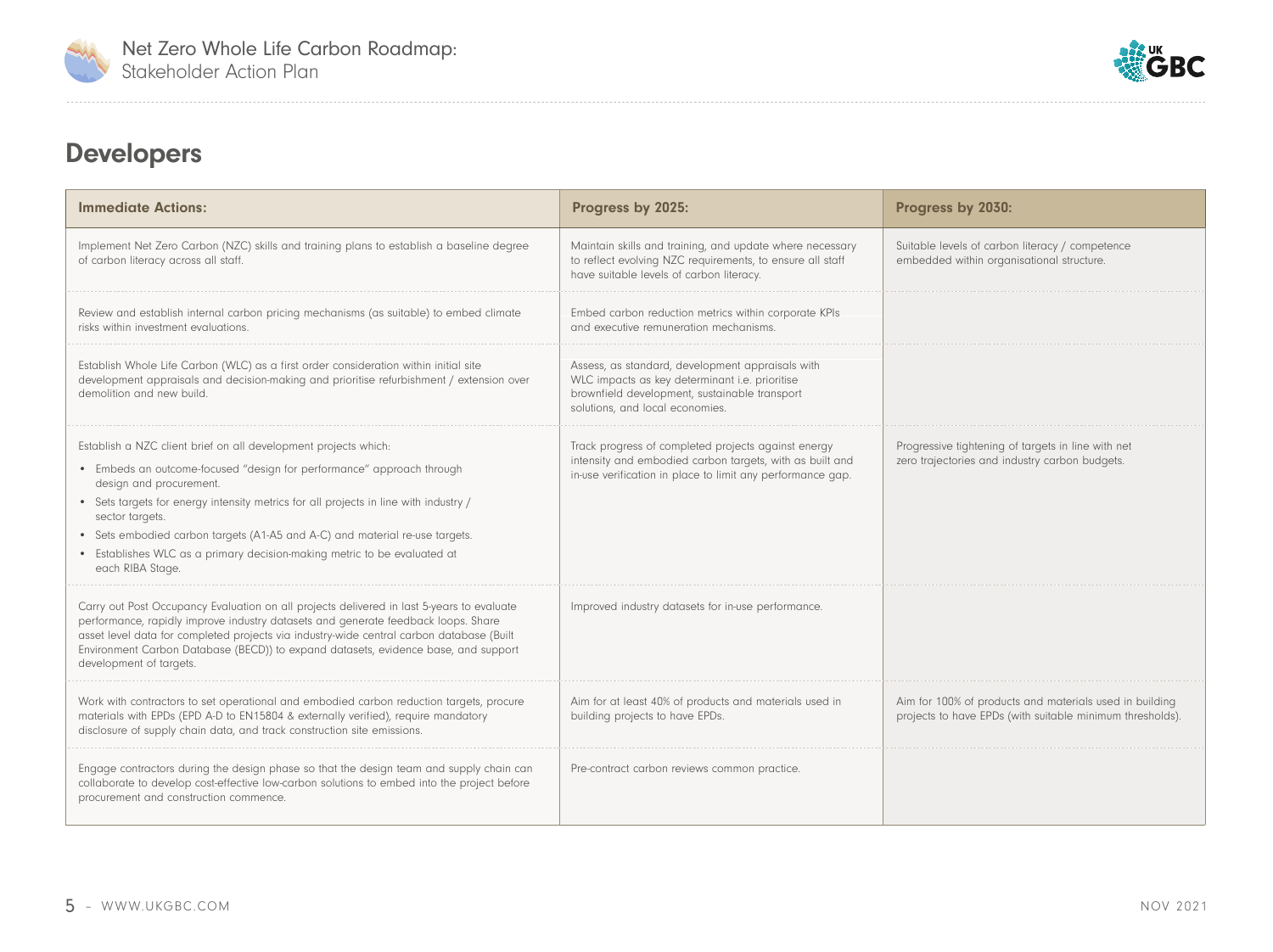



## Developers (continued)

| <b>Immediate Actions:</b>                                                                                                                                                                                     | <b>Progress by 2025:</b>      | <b>Progres</b>               |
|---------------------------------------------------------------------------------------------------------------------------------------------------------------------------------------------------------------|-------------------------------|------------------------------|
| Ensure carbon is evaluated alongside cost in all value engineering exercises.                                                                                                                                 |                               |                              |
| Develop NZC pathways on projects to demonstrate how future NZC performance standards<br>can be achieved through future upgrades with lowest WLC impact (i.e. via tenant fit-out,<br>building operation, etc). |                               | ---------------------------- |
| Engage with local authorities to support city-level second-hand materials markets to drive<br>circularity and material re-use.                                                                                |                               |                              |
| Support industry, NGOS and central government in the development of energy<br>performance-based rating systems.                                                                                               | ----------------------------- |                              |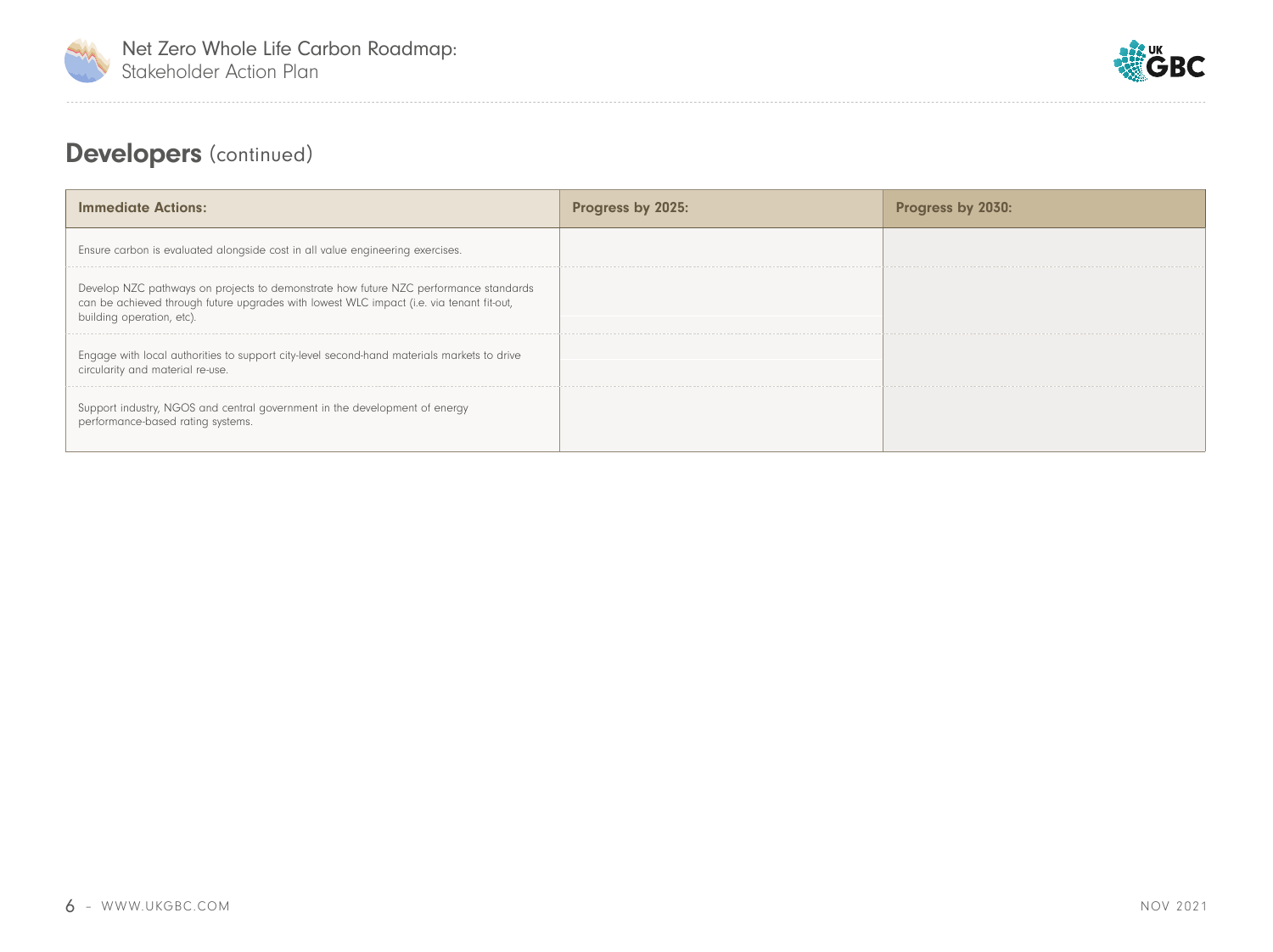<span id="page-8-0"></span>



## Landlords / Owners

| <b>Immediate Actions:</b>                                                                                                                                                                                                                                                                                                                                                                                             | Progress by 2025:                                                                                                                                                                                                                                                                                                                                                                       | Progress by 2030:                                                                                                                                                                                                         |
|-----------------------------------------------------------------------------------------------------------------------------------------------------------------------------------------------------------------------------------------------------------------------------------------------------------------------------------------------------------------------------------------------------------------------|-----------------------------------------------------------------------------------------------------------------------------------------------------------------------------------------------------------------------------------------------------------------------------------------------------------------------------------------------------------------------------------------|---------------------------------------------------------------------------------------------------------------------------------------------------------------------------------------------------------------------------|
| Commercial landlords to establish Net Zero Carbon (NZC) strategy for procurement and<br>operation of commercial real estate, including:<br>• Targets for energy intensity metrics for all projects in line with industry / sector<br>target trajectories.<br>• Base-build performance requirements.<br>• Portfolio-wide strategies for transition away from fossil-fuels.<br>• Steps to reduce landlord energy usage. | NZC strategies established by all commercial landlords<br>and embedded into business plans and corporate KPIs.                                                                                                                                                                                                                                                                          |                                                                                                                                                                                                                           |
| Commercial landlords to carry out POE on all projects delivered in last 5-years to evaluate<br>performance, rapidly improve industry datasets, generate feedback loops and support the<br>formation of new performance-based rating systems.                                                                                                                                                                          | Commercial landlords supporting development of<br>improved industry datasets and evidence base for<br>performance outcomes via transparent data sharing with<br>central databases.                                                                                                                                                                                                      |                                                                                                                                                                                                                           |
| Commercial landlords to ensure plans are in place for in-use energy monitoring and<br>reporting in entire building portfolio.<br>Commit to sharing energy data regularly and transparently with all tenants, and engaging<br>and working with occupiers to minimise operational energy and disclose on an annual<br>basis the operational performance of assets.                                                      | Disclose embodied carbon impacts of in-use life-cycle<br>stages (i.e. servicing / maintenance arrangements) to<br>better understand EN15978 lifecycle stages B1-B5 (in-<br>use) including refrigerant leakage, and feed data into<br>relevant public databases (i.e. Built Environment Carbon<br>Database (BECD)).<br>Clear asset plans in place to reduce operational<br>energy usage. | Provide annual public carbon reporting for retrofit,<br>replacement and maintenance work alongside<br>operational energy / carbon reporting from 2025<br>onwards. Feed data into relevant public database<br>(i.e. BECD). |
| Commercial landlords to work with industry bodies to develop/review existing green lease<br>templates for all commercial sectors.                                                                                                                                                                                                                                                                                     | Promote the uptake of green leases by working with<br>potential occupiers to establish how the lease could<br>benefit all parties; clearly demonstrate how the progress<br>and outcomes of the lease will be followed up on<br>during the occupier's tenancy.                                                                                                                           | From 2025 onwards, green lease clauses included in<br>all business leases as part of Government update to<br>Landlord & Tenant Act of 1954.                                                                               |
| Commercial landlords to start tracking buildings through green building passports to ensure<br>they are operating as intended.                                                                                                                                                                                                                                                                                        | Work with professional bodies to promote the uptake<br>of green building passports.                                                                                                                                                                                                                                                                                                     | By 2030, all buildings within commercial portfolios<br>include building passports.                                                                                                                                        |
| Commercial landlords to include incentives for improved energy management within<br>non-domestic FM contracts and require condition-based maintenance approach rather<br>than standard PPM.                                                                                                                                                                                                                           |                                                                                                                                                                                                                                                                                                                                                                                         |                                                                                                                                                                                                                           |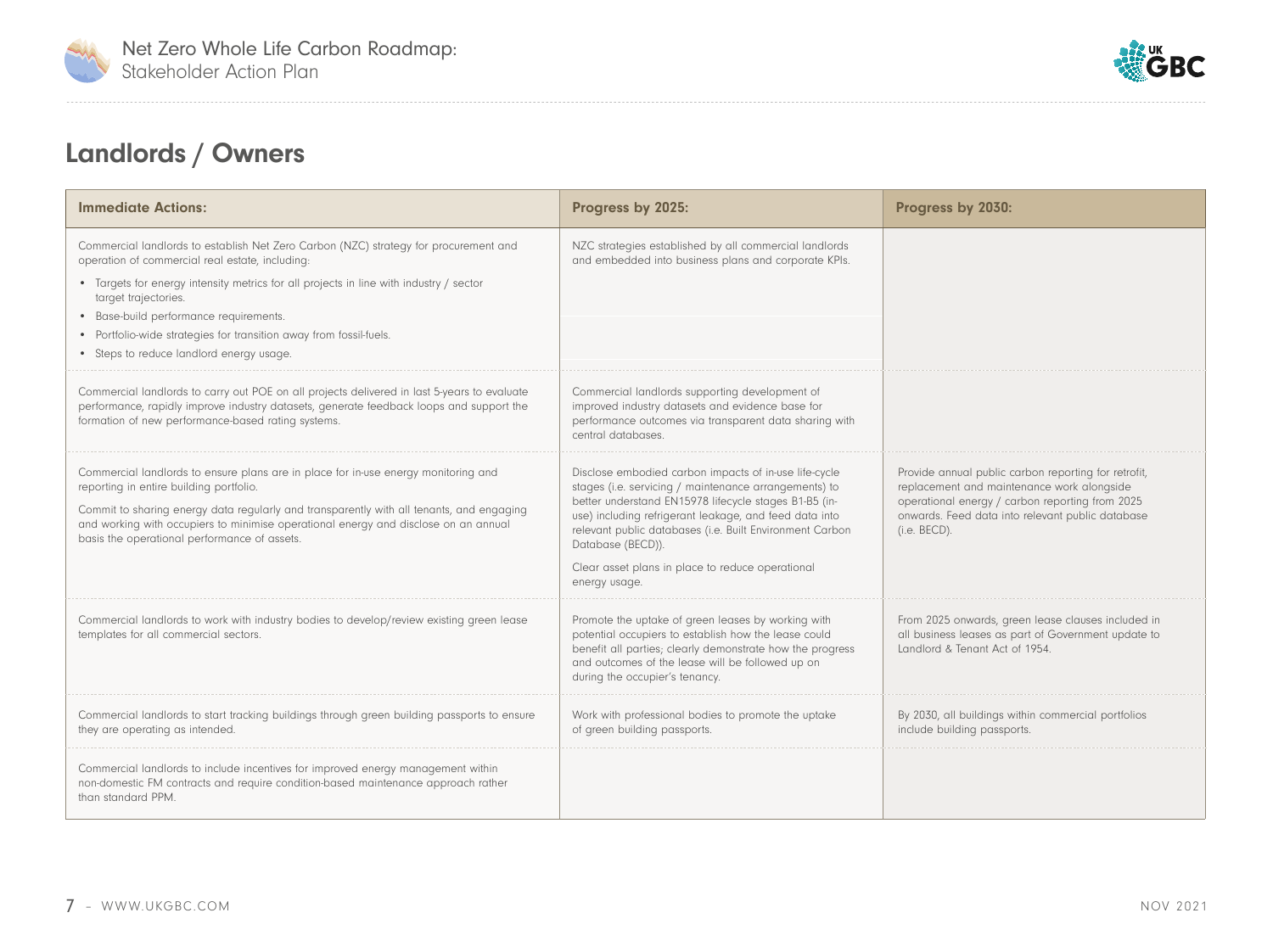



## Landlords / Owners (continued)

| <b>Immediate Actions:</b>                                                                                                                                                                                                                                                                                                                                                             | Progress by 2025:                                                                                                                                                                                                                                                                                  | Progress by 2030:                                                      |
|---------------------------------------------------------------------------------------------------------------------------------------------------------------------------------------------------------------------------------------------------------------------------------------------------------------------------------------------------------------------------------------|----------------------------------------------------------------------------------------------------------------------------------------------------------------------------------------------------------------------------------------------------------------------------------------------------|------------------------------------------------------------------------|
| Social landlords to develop high level roadmap for decarbonisation of building stock that<br>sets out financial provision and funding mechanisms for retrofits, engaging fully with local<br>regeneration and housing decarbonisation opportunities provided by Local Authorities and<br>Central Government.                                                                          | Established decarbonisation plan in place and first retrofit<br>demonstrators completed, ready to implement lessons<br>in further scaling up (note that this is strongly contingent<br>on policy, regulatory, technology and funding mechanism<br>provided by the Government & Local Authorities). | National domestic retrofit programme rolling out at<br>pace and scale. |
| Social landlords to engage customers (tenants) in the retrofit imperative (including carbon<br>literacy training for employees and setting up Tenants Working Groups).                                                                                                                                                                                                                | Social landlords to work with local authorities to develop<br>detailed retrofit plans by archetype, as part of area-based<br>approaches to retrofit and 'One-Stop Shops.'                                                                                                                          |                                                                        |
| Social landlords to establish current carbon footprint, accounting for operational in-use and<br>embodied carbon impacts (i.e. maintenance and repair).                                                                                                                                                                                                                               | Support decarbonisation business planning through<br>technical assistance and clarity on finance models and<br>recharge mechanisms.                                                                                                                                                                |                                                                        |
| Social landlords allocate a % of funds for establishing a new retrofit programme (funds<br>could go nominating a responsible person in post for the decarbonisation of housing stock,<br>contracting PAS2035 assessments as basis for surveying building stock retrofit needs, etc.).                                                                                                 | Retrofit programme established.                                                                                                                                                                                                                                                                    |                                                                        |
| Private rented sector (PRS) landlords allocate funds to assessing energy efficiency of<br>property portfolio (using PAS 2035) and developing a medium-term improvement plan to<br>meet EPC C (at a minimum) across stock.<br>PRS landlords to engage with managing agents and leaseholders to develop and fully cost                                                                  | Retrofit works on properties in full progress<br>(doubling each year).                                                                                                                                                                                                                             |                                                                        |
| a block wide plan to improve every property to band C.                                                                                                                                                                                                                                                                                                                                |                                                                                                                                                                                                                                                                                                    |                                                                        |
| PRS landlords to engage with managing agents and leaseholders to increase the use of<br>green energy block wide and drive energy consumption reduction through resident action.                                                                                                                                                                                                       |                                                                                                                                                                                                                                                                                                    |                                                                        |
| PRS sector to work together to access 'trusted trader offer' for energy efficiency and low<br>carbon technologies installs and repairs.                                                                                                                                                                                                                                               |                                                                                                                                                                                                                                                                                                    |                                                                        |
| Landowners (MOD, NR, HE, Water utilities etc) set out plans to incorporate climate resilience<br>/ enhancements and carbon offsetting within the upkeep and operation of their estates to<br>support their own Net Zero objectives.                                                                                                                                                   |                                                                                                                                                                                                                                                                                                    |                                                                        |
| Homeowners and consumers to consider home improvement plans to identify most practical<br>timelines, triggers and approach to energy upgrades (i.e. whole house or room-by-room),<br>with reference to building renovations plans as they become available, and with full support<br>from Local Authorities & one-stop shops on funding mechanisms available and practical<br>issues. |                                                                                                                                                                                                                                                                                                    |                                                                        |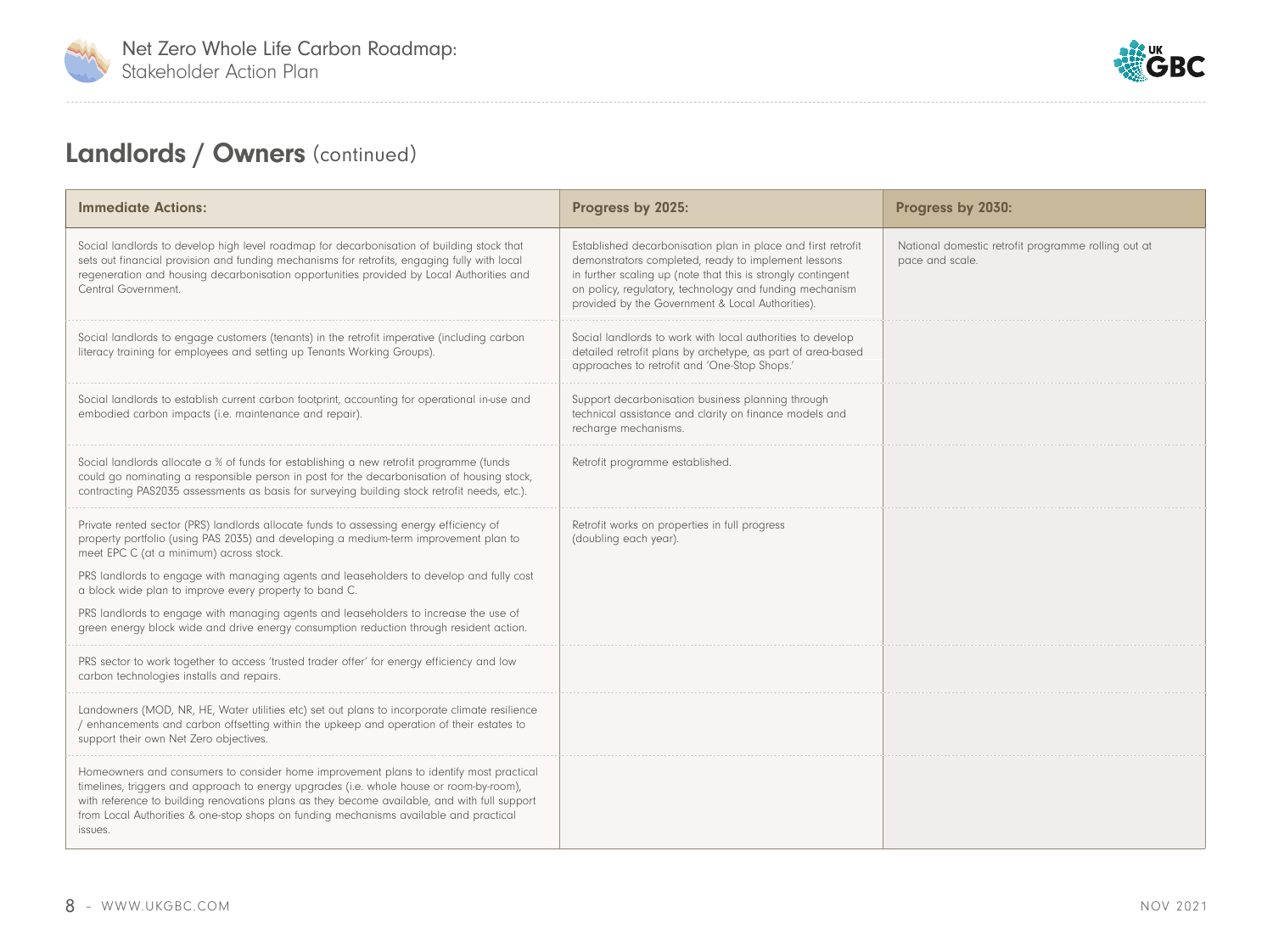<span id="page-10-0"></span>



. . . . . . . . . . . . . . . . .

## **Occupiers**

| <b>Immediate Actions:</b>                                                                                                                                                                                                                                                                                                                                                                 | Progress by 2025:                                                                                   | Progress by 2030:                                                                  |
|-------------------------------------------------------------------------------------------------------------------------------------------------------------------------------------------------------------------------------------------------------------------------------------------------------------------------------------------------------------------------------------------|-----------------------------------------------------------------------------------------------------|------------------------------------------------------------------------------------|
| Establish Net Zero Carbon (NZC) strategy for procurement and occupation of commercial<br>real estate, including:<br>• Base-build performance requirements.<br>• Transition away from fossil-fuels.<br>• Steps to reduce unrequlated energy uses and embodied carbon of internal fit-outs.<br>• Steps to achieve net zero operational energy targets, including actions for all occupants. | NZC strategies established by all occupiers and<br>embedded into business plans and corporate KPIs. |                                                                                    |
| Establish a NZC occupier brief for all fit-out projects (and any new builds) including targets<br>for embodied carbon and tenant energy intensity in line with industry targets.                                                                                                                                                                                                          | Commit to NZC fit out targets on all Full Repairing and<br>Insuring leases.                         | All fit outs achieve NZC targets for energy intensity and<br>embodied carbon.      |
| Ensure embodied carbon assessments are undertaken on major fit-out projects and internal<br>works, and begin sharing embodied carbon data with landlord / developer and industry<br>carbon databases (Built Environment Carbon Database (BECD)) to support development of<br>industry targets.                                                                                            | Provide embodied carbon assessment data for all<br>projects to carbon database (BECD).              |                                                                                    |
| Work with landlords to develop mutually beneficial green leases.<br>Make public commitments to only taking 'green leases' or occupying low carbon spaces (for<br>instance, NABERS rated buildings, fossil fuel-free, provision of 100% additional renewable<br>energy, etc).                                                                                                              | Only occupy buildings with green leases.                                                            |                                                                                    |
| All business occupiers commit to sharing energy data regularly and transparently with<br>landlords.<br>Full Repairing and Insuring (FRI) building occupiers commit to aligning with the NZC<br>pathway and operation of the building, as set out by the asset-owner - in addition to data<br>sharing.                                                                                     | Publish consumption rates and adopt targets for energy<br>intensity in occupied spaces.             | Only occupy buildings that achieve NZC operational<br>energy targets in operation. |
| Collaborate with landlords to shift to low-carbon heating technologies, install on-site<br>renewable energy solutions (where possible) or procure 100% off-site renewable energy that<br>creates additionality.                                                                                                                                                                           |                                                                                                     |                                                                                    |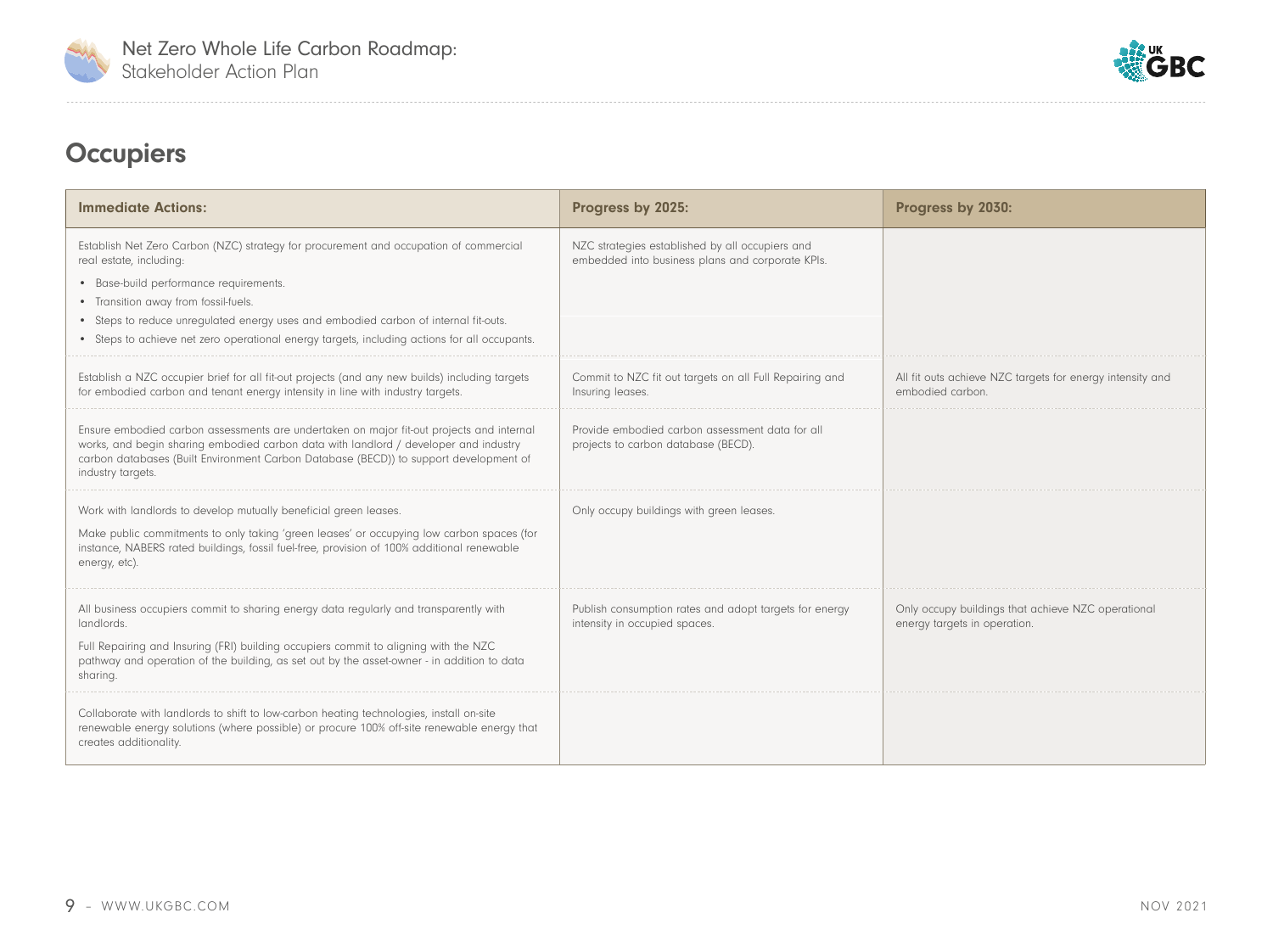<span id="page-11-0"></span>



## Facilities Managers / Maintenance

| <b>Immediate Actions:</b>                                                                                                                                                                                                         | Progress by 2025:                                                                              | Progress by 2030:                                                                   |
|-----------------------------------------------------------------------------------------------------------------------------------------------------------------------------------------------------------------------------------|------------------------------------------------------------------------------------------------|-------------------------------------------------------------------------------------|
| Implement skills and training plans for all students and staff to understand energy targets<br>and plant maintenance requirements for net zero archetypes.                                                                        | Undertake accredited training for all staff to deliver<br>optimal building service management. | Staff fully equipped to manage and deliver Net Zero<br>Carbon (NZC) energy targets. |
| Commit to assessing, monitoring, and implementing building performance plans, set against<br>energy use reduction targets over time, including clear plans for ongoing engagement with<br>end users/occupiers.                    | By 2025, report on performance against plans and<br>demonstrate significant progress.          |                                                                                     |
| Incorporate data associated with operational carbon, embodied carbon, and building /<br>infrastructure lifecycles within the ongoing management of existing / future assets to drive<br>low carbon decisions                      | Managers adopt BIM-based building passports.                                                   |                                                                                     |
| Share learnings from maintaining / operating net zero assets to inform future projects<br>and retrofits, including the submission of operational and embodied carbon data into a<br>centralised data base to inform new projects. |                                                                                                |                                                                                     |
| Advocate for earlier involvement in the design and renovations process to ensure the project<br>brief is informed by aftercare and vice versa.                                                                                    | Managers are advocates for NZC buildings.                                                      |                                                                                     |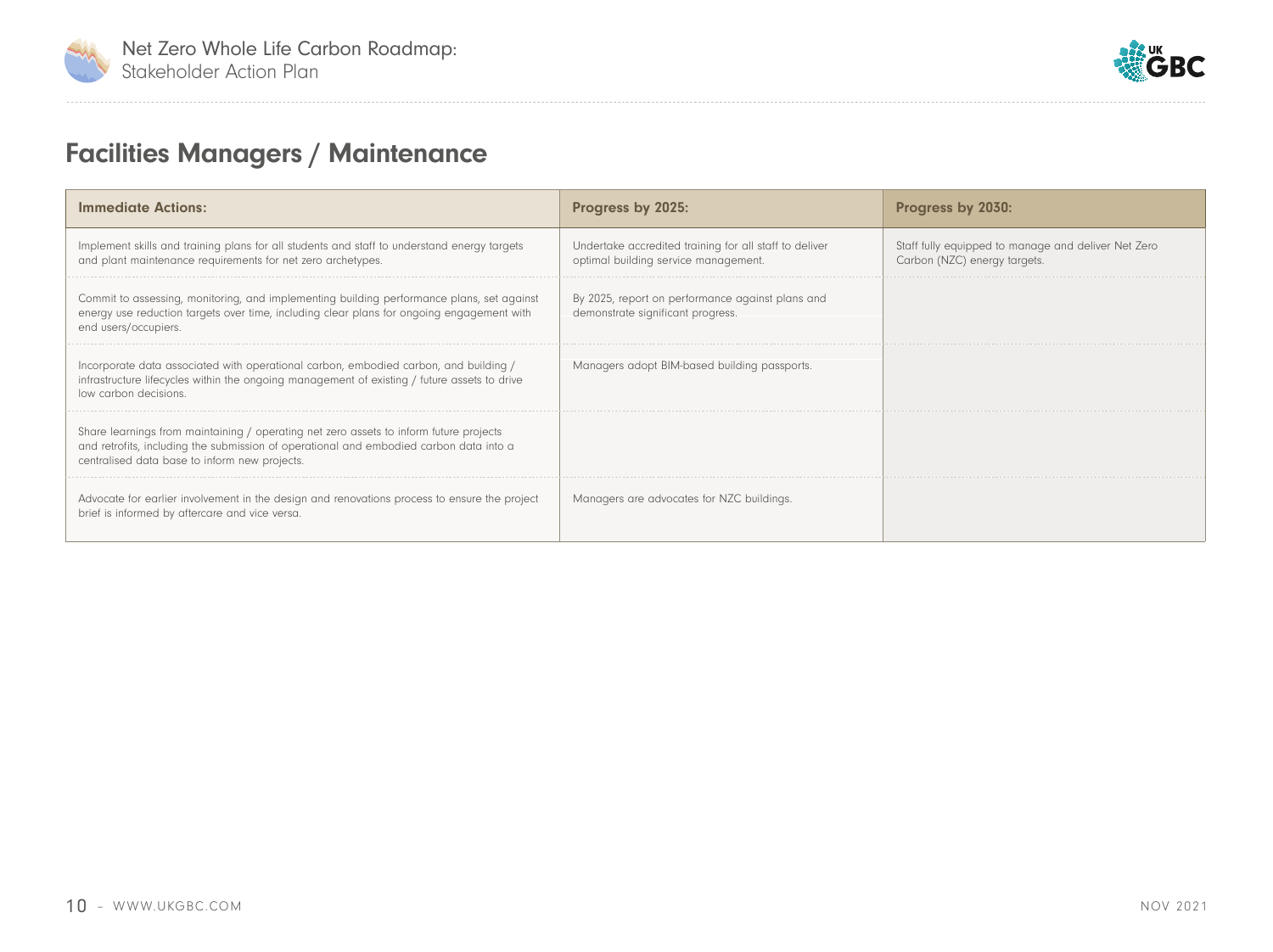<span id="page-12-0"></span>



#### **Contractors**

| <b>Immediate Actions:</b>                                                                                                                                                                                                                                                                                                                                                                                                                                                                                                                                                                                     | Progress by 2025:                                                                                                                                                                                                                                                                                          | Progress by 2030:                                                                                                                                                                                  |
|---------------------------------------------------------------------------------------------------------------------------------------------------------------------------------------------------------------------------------------------------------------------------------------------------------------------------------------------------------------------------------------------------------------------------------------------------------------------------------------------------------------------------------------------------------------------------------------------------------------|------------------------------------------------------------------------------------------------------------------------------------------------------------------------------------------------------------------------------------------------------------------------------------------------------------|----------------------------------------------------------------------------------------------------------------------------------------------------------------------------------------------------|
| Develop and implement training and capacity building to deliver Net Zero Carbon (NZC)<br>targets internally and with key suppliers and sub-contractors, supported by Professional<br>Institutions, covering all pertinent sources of emissions during the construction process:<br>• Establishing baseline carbon literacy across staff.<br>• Transport and site (modules A4-A5) & upfront carbon issues.<br>• Closing the energy performance-gap.<br>• Ensuring sub-metering is fully operational.<br>• Processes for avoiding demolition and facilitating deconstruction to optimise reuse of<br>materials. | All contractors are carbon competent in delivering low<br>carbon solutions, with knowledge embedded throughout<br>workforce via appropriate CPD and training programmes.                                                                                                                                   | Carbon reduction established as fundamental<br>requirement within construction works, alongside Health<br>and Safety.                                                                              |
| All contractors track construction site emissions, measuring and monitoring all emissions<br>from transport (A4), construction processes (A5), as well as materials quantities brought on<br>to site and material wastage rates. Site carbon data should inform the project's carbon<br>assessment and be fed into an industry database (Built Environment Carbon Database<br>$(BECD)$ ).                                                                                                                                                                                                                     | All contractors require at least 50% of on-site construction<br>(construction vehicles and processes) to be fossil fuel free<br>(transition to 100% by 2030), including eliminating the<br>use of red diesel onsite (through using electric plant and<br>equipment, hydrogen power or biofuel from waste). | Zero emissions from on-site activity / all construction<br>sites are highly resource and energy efficient and, along<br>with site-related transport processes, are powered by<br>renewable energy. |
| Work with supply chain to set operational and embodied carbon reduction targets, require<br>mandatory disclosure of supply chain data, track construction site emissions, and request<br>EPDs (EPD A-D to EN15804 & externally verified) from all supply chains (driving towards 40%<br>of all products, in terms of carbon impact, by 2025).                                                                                                                                                                                                                                                                 | EPDs declared for 40% of construction materials and<br>products used in supply chain.                                                                                                                                                                                                                      | All contractors have declared 100% of supply chain<br>products and materials via EPDs. i.e. 100% EPD by 2030<br>(with suitable minimum thresholds).                                                |
| Include carbon reduction targets and reporting commitments explicitly in all documents, as<br>a deliverable of the construction process, using PAS 2080 (or equivalent standard).                                                                                                                                                                                                                                                                                                                                                                                                                             | Share 'good/best practice' case studies from using<br>PAS2080. 80% of projects achieve PAS 2080 verification (or<br>equivalent standard).                                                                                                                                                                  | 100% of projects achieve PAS 2080 verification (or<br>equivalent standard).                                                                                                                        |
| Increase investment (time and / or cost) in low carbon innovation, including role of Modern<br>Methods of Construction (MMC) and Design for Manufacture and Assembly (DfMA)<br>approaches.                                                                                                                                                                                                                                                                                                                                                                                                                    | Analysis of role of MMC and DfMA approaches drawn<br>from delivered projects has informed corporate strategies<br>and policies.<br>Full suite of documents driving low carbon outcomes<br>available for new projects based on continuous<br>improvement and learning from previous projects.               | MMC and DfMA approaches play a critical role in<br>delivering low carbon outcomes.                                                                                                                 |
| Ensure robust systems are in place to ensure quality standards and mitigation of<br>performance gaps.                                                                                                                                                                                                                                                                                                                                                                                                                                                                                                         |                                                                                                                                                                                                                                                                                                            |                                                                                                                                                                                                    |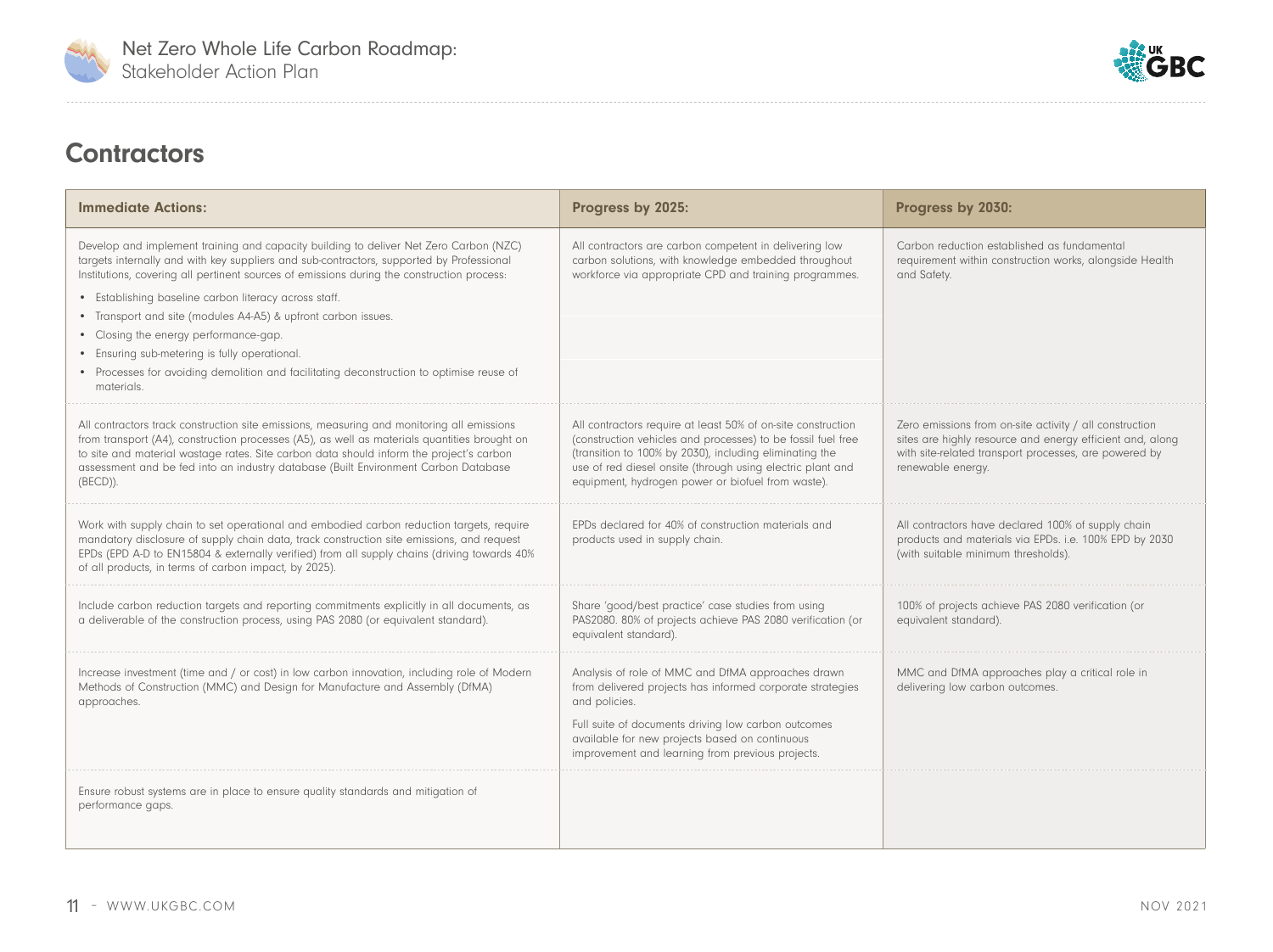



#### **Contractors** (continued)

| <b>Immediate Actions:</b>                                                                                                                                                                                                                                  | Progress by 2025:                                                                             | Progress by 2030:                            |
|------------------------------------------------------------------------------------------------------------------------------------------------------------------------------------------------------------------------------------------------------------|-----------------------------------------------------------------------------------------------|----------------------------------------------|
| Carry out detailed pre-refurbishment and pre-demolition audits, to ensure that existing<br>materials can be kept at their highest value. Provide material resource and disassembly<br>plans for completed buildings.                                       | Register of assets as material banks available and design<br>for deconstruction common place. |                                              |
| Engage in the design stages to work with designers to de-risk low carbon designs, ensure<br>buildability and optimise procurement.                                                                                                                         |                                                                                               | Low carbon design outcomes are achieved.     |
| Domestic contractors to assess existing retrofit capabilities and develop a skills training and<br>recruitment plan for PAS 2030/2035 to guarantee retrofit supply chain capacity, including<br>providing support for upskilling experienced tradespeople. | Training and upskilling of employees in domestic retrofit<br>is ongoing.                      | All domestic contractors are retrofit-ready. |
| Tier 1 contractors to achieve verification of their carbon management processes to PAS<br>2080, or have a verified carbon management and reduction plan accredited to ISO14064<br>or equivalent.                                                           |                                                                                               |                                              |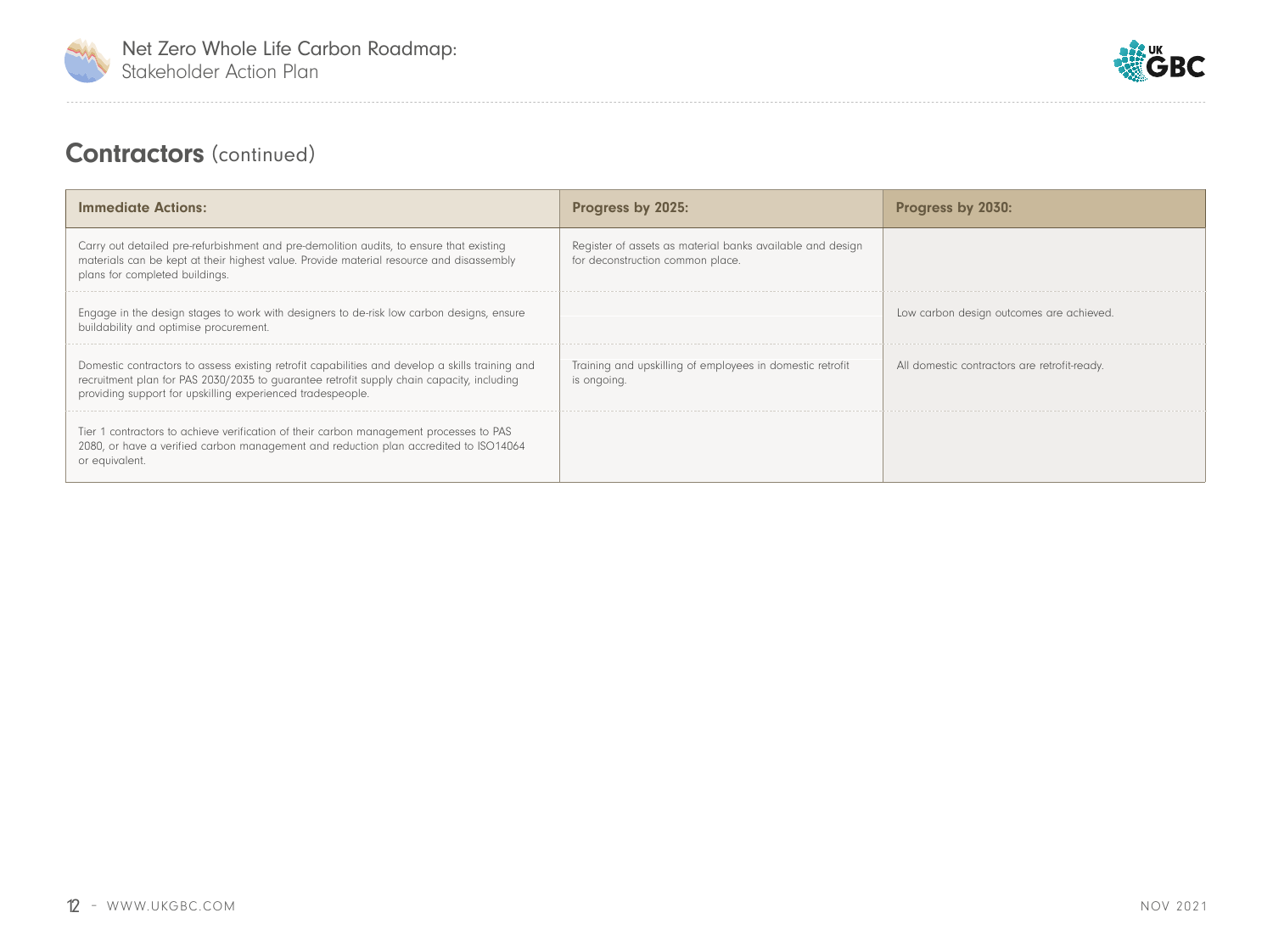<span id="page-14-0"></span>



#### Material & Product Manufacturers

| <b>Immediate Actions:</b>                                                                                                                                                                                                                                                                                                                                                                   | Progress by 2025:                                                                                                                           | Progress by 2030:                                                                                                                                          |
|---------------------------------------------------------------------------------------------------------------------------------------------------------------------------------------------------------------------------------------------------------------------------------------------------------------------------------------------------------------------------------------------|---------------------------------------------------------------------------------------------------------------------------------------------|------------------------------------------------------------------------------------------------------------------------------------------------------------|
| All manufacturers and suppliers commit to their specific industry roadmaps, or publish their<br>own, which include carbon reduction targets, investment required, and timelines to Net Zero<br>Carbon (NZC).                                                                                                                                                                                | Investment committed to major industry supply chain<br>decarbonisation roadmaps.                                                            | Industrial decarbonisation ongoing via energy efficiency,<br>material substitutions, fuel switching, and investment in<br>CCS and hydrogen infrastructure. |
| All manufacturers begin developing EPDs for product portfolio, aiming for a minimum of<br>$A1-A5+C+D$ (EN15804 and externally verified) and working towards 40% of their standard<br>product portfolio (in terms of embodied carbon impact) by 2025, with minimum thresholds<br>and support and subsidies for SMEs.                                                                         | All manufacturers have declared the embodied carbon of<br>the top 40% of their standard product portfolio via EPDs.                         | All manufacturers have declared their entire standard<br>product portfolios via EPDs. i.e. 100% EPD by 2030 (with<br>suitable minimum thresholds).         |
| All manufacturers and suppliers to develop embodied carbon reduction plans for their<br>products and operations, focusing on reducing materials, energy usage, manufacturing<br>waste, packaging and transport needs. Circular approaches (designing for deconstruction,<br>reuse, Modern Methods of Construction (MMC) and Design for Manufacture and Assembly<br>(DfMA)) are prioritised. | Increased provision and utilisation of material take-back<br>and refurbished product schemes.                                               | Re-used material usage widespread.                                                                                                                         |
| Contribute to central industry database (BECD) capturing embodied carbon at product level<br>through EPDs (EPD A-D to EN15804 & externally verified).                                                                                                                                                                                                                                       | Develop material passport standards, tools and<br>databases, with support of industry bodies.                                               | Material passports established and adopted by industry.                                                                                                    |
| Product suppliers to provide enhanced support, technical quidance and training for product<br>installation to help ensure construction quality and overcome performance qap.                                                                                                                                                                                                                | Development and innovation within key product supply<br>chains supports NZC energy and embodied carbon<br>targets.                          | Product development and innovations helps deliver NZC<br>targets.                                                                                          |
| Key supply chains for domestic retrofit (heat-pumps, insulation) conduct market analysis<br>(with support of newly formed Retrofit Agency and local delivery programmes) to better<br>understand demand, forecast material needs, and quarantee capacity to scale up whilst<br>minimising embodied carbon of expected products.                                                             | Embodied carbon reduction plans established for key<br>supply chains for domestic retrofit, minimising emissions<br>from expected products. | Robust low carbon supply chains for domestic retrofit.                                                                                                     |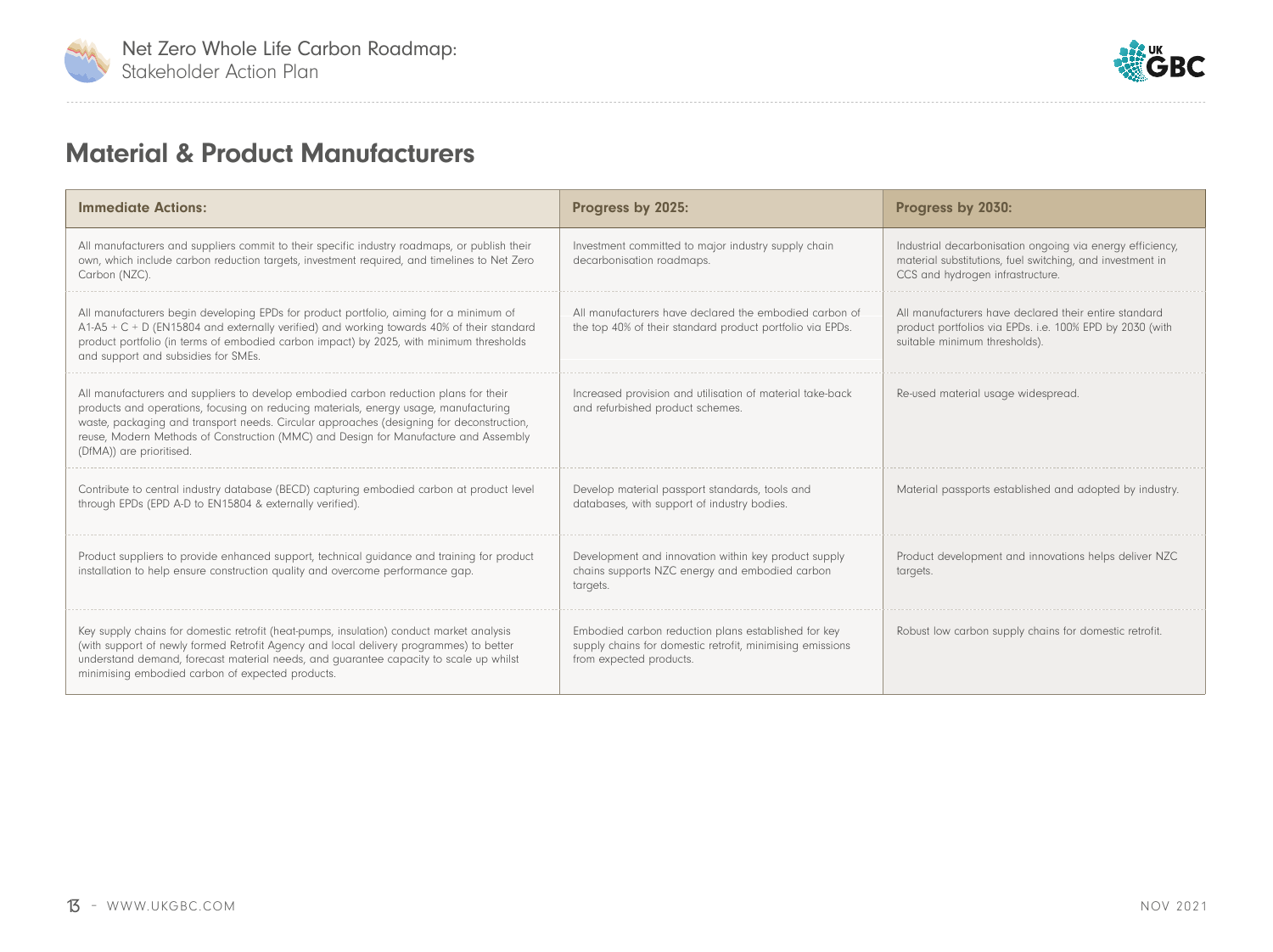<span id="page-15-0"></span>



#### **Architects**

| <b>Immediate Actions:</b>                                                                                                                                                                                                                                                                                     | Progress by 2025:                                                                                                                                                                                                                               | Progress by 2030:                                                                                                                              |
|---------------------------------------------------------------------------------------------------------------------------------------------------------------------------------------------------------------------------------------------------------------------------------------------------------------|-------------------------------------------------------------------------------------------------------------------------------------------------------------------------------------------------------------------------------------------------|------------------------------------------------------------------------------------------------------------------------------------------------|
| Implement Net Zero Carbon (NZC) skills and training plans supported by Professional<br>Institutions, with reference to the Climate Framework, to establish carbon literacy across all<br>students and staff.                                                                                                  | High levels of carbon competence amongst qualified<br>architects, with knowledge embedded in CPD and RIBA<br>Membership criteria.                                                                                                               | All Architects are key change agents, challenging project<br>teams and clients to achieve lowest carbon design<br>strategy at each RIBA stage. |
| Carry out high level Whole Life Carbon (WLC) estimates as part of initial site appraisals<br>(refurb / extend / new build), identify and advocate for lowest carbon development options.<br>Wherever possible, advocate and design for re-use and retention of existing building<br>structure / substructure. | WLC assessments and carbon impacts used as the key<br>driver to inform design strategies throughout the project<br>lifecycle (RIBA stages 0-7).<br>Provide clients with low carbon or NZC design options as<br>standard at early design stages. | 'Retrofit first' mindset and prioritisation of material reuse<br>becomes standard practice.                                                    |
| Establish energy intensity and embodied carbon targets in project briefs for all projects in<br>line with industry / sector targets.                                                                                                                                                                          | Contribute towards achieving energy intensity and<br>embodied carbon targets for majority of projects, with<br>as built and in-use verification in place to limit any<br>performance gap.                                                       | Widespread knowledge and adoption of key carbon<br>reduction opportunities within each building sector /<br>typology.                          |
| Within domestic market, architects develop a skills training plan for PAS 2030/2035, to build<br>capacity and skills in in retrofit.                                                                                                                                                                          | Use emerging data on embodied carbon of domestic<br>retrofit to optimise decisions on material selection and<br>specifications.                                                                                                                 | All retrofit projects are optimised for reducing embodied<br>carbon.                                                                           |
| Carry out Post Occupancy Evaluation on all projects delivered in last 5-years to evaluate<br>performance, rapidly improve industry datasets and generate feedback loops.                                                                                                                                      | Support development of improved industry datasets for<br>in-use performance.                                                                                                                                                                    |                                                                                                                                                |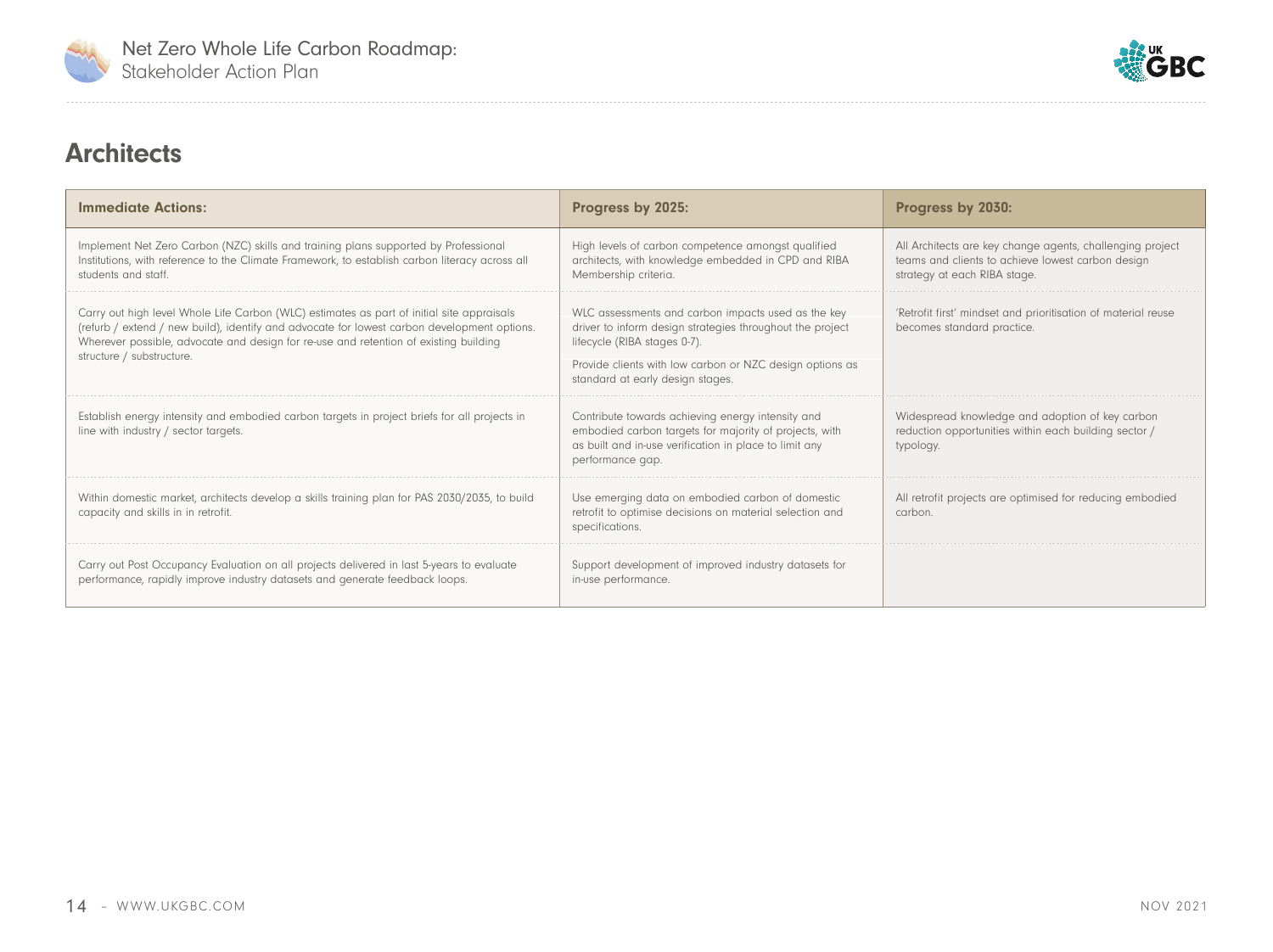<span id="page-16-0"></span>



## Building Services Engineers

| <b>Immediate Actions:</b>                                                                                                                                                                                                                                                                                                                                                                                                                                                                                                                                                                                                                                                           | Progress by 2025:                                                                                                                                                                                                                                                                                                                                                                                                | Progress by 2030:                                                                                                                                               |
|-------------------------------------------------------------------------------------------------------------------------------------------------------------------------------------------------------------------------------------------------------------------------------------------------------------------------------------------------------------------------------------------------------------------------------------------------------------------------------------------------------------------------------------------------------------------------------------------------------------------------------------------------------------------------------------|------------------------------------------------------------------------------------------------------------------------------------------------------------------------------------------------------------------------------------------------------------------------------------------------------------------------------------------------------------------------------------------------------------------|-----------------------------------------------------------------------------------------------------------------------------------------------------------------|
| Implement Net Zero Carbon (NZC) skills and training plans supported by Professional<br>Institutions, with reference to the Climate Framework, to establish carbon literacy across all<br>students and staff.                                                                                                                                                                                                                                                                                                                                                                                                                                                                        | High levels of carbon competence amongst Building<br>Services Engineers, with knowledge embedded in CPD and<br>PI Membership criteria.                                                                                                                                                                                                                                                                           | All Building Services Engineers are key change agents,<br>challenging project teams and clients to achieve lowest<br>carbon design strategy at each RIBA stage. |
| Build capacity in undertaking detailed operational energy assessments to elevate<br>competencies and improve quality of energy assessments.                                                                                                                                                                                                                                                                                                                                                                                                                                                                                                                                         | Elevated industry competence and skills in operational<br>energy forecasting, across all building types.                                                                                                                                                                                                                                                                                                         | Leading expertise in operational energy forecasting,<br>across all building types.                                                                              |
| Proactively work with developers and building owners to carry out Post-Occupancy<br>Evaluation on all projects delivered in last 5-years to evaluate performance, rapidly improve<br>industry datasets, generate feedback loops and support the formation of new performance-<br>based rating systems.                                                                                                                                                                                                                                                                                                                                                                              | Support development of improved industry datasets and<br>evidence base for performance outcomes.                                                                                                                                                                                                                                                                                                                 |                                                                                                                                                                 |
| Adopt and embed a "design for performance" culture across all project types and scales:<br>• Work with developers to establish energy intensity targets in project briefs for all projects<br>in line with industry / sector targets.<br>• Carry out operational energy assessments to an appropriate level of detail on all<br>projects through all RIBA Stages, to inform design, procurement, handover and<br>operation.<br>• Implement effective handover procedures on all projects in line with Soft Landings.<br>• Advocate for the measurement of in-use energy monitoring and performance and<br>support initial optimisation of buildings in first 2 years post-handover. | Publish results of operational energy and Whole Life<br>Carbon (WLC) assessments on an anonymised basis;<br>comparing design calculations with verified operational<br>performance to support industry development.<br>Contribute towards achieving energy intensity and<br>embodied carbon targets for majority of projects, with<br>as built and in-use verification in place to limit any<br>performance gap. | Performance gap eliminated                                                                                                                                      |
| Improve understanding of WLC impact of typical MEP installations, build capacity in<br>undertaking WLC assessments, and push supply chains to provide EPDs (EPD A-D to<br>EN15804 & externally verified) and improved embodied carbon data.                                                                                                                                                                                                                                                                                                                                                                                                                                         | Carry out embodied carbon assessments of building<br>services systems on all projects through all RIBA stages,<br>to inform design and procurement, and contribute to<br>achieving industry targets for embodied carbon intensity.                                                                                                                                                                               | Low embodied carbon MEP design and specification<br>becomes standard practice.                                                                                  |
| Adopt and support the development of industry project targets and commit to presenting<br>design options for how these can be achieved on all projects.                                                                                                                                                                                                                                                                                                                                                                                                                                                                                                                             | Ensure all designs are as a minimum 'net zero ready' - with<br>planned upgrade pathways identified to avoid significant<br>future retrofit and minimise WLC.                                                                                                                                                                                                                                                     |                                                                                                                                                                 |
| Commit to identifying the lowest WLC approach for every project.                                                                                                                                                                                                                                                                                                                                                                                                                                                                                                                                                                                                                    | Champion the lowest WLC approaches on all projects.                                                                                                                                                                                                                                                                                                                                                              |                                                                                                                                                                 |
| Work collaboratively to challenge industry norms, reduce over-specification and enable<br>leaner design.                                                                                                                                                                                                                                                                                                                                                                                                                                                                                                                                                                            | Improved industry specifications and standard practices,<br>including better understanding of how industry guidance<br>can be applied to achieve best outcomes.                                                                                                                                                                                                                                                  |                                                                                                                                                                 |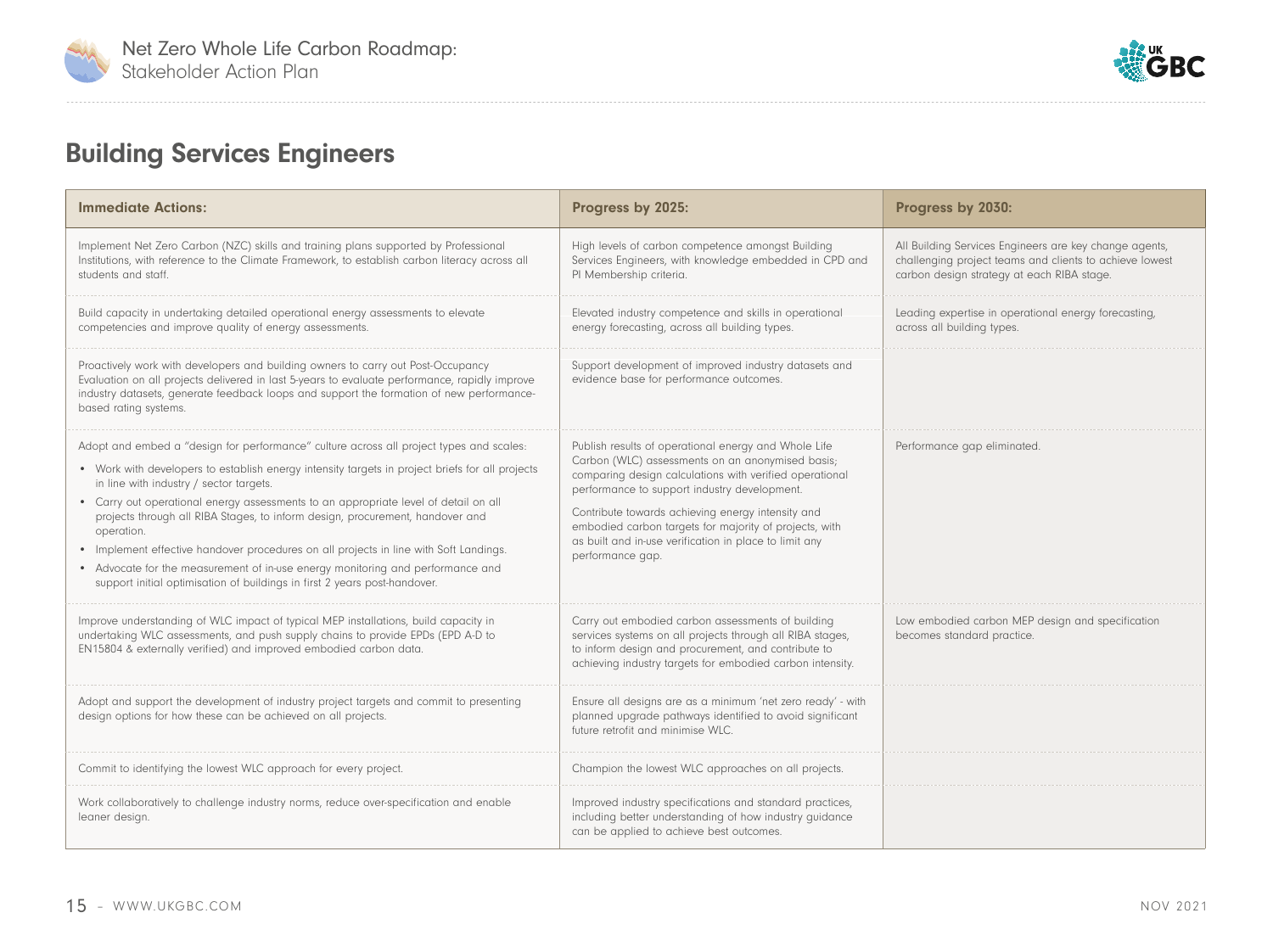<span id="page-17-0"></span>



## Structural Engineers

| <b>Immediate Actions:</b>                                                                                                                                                                                                                                                                                              | Progress by 2025:                                                                                                                                                                                                                                                                                                                                                     | Progress by 2030:                                                                                                                                        |
|------------------------------------------------------------------------------------------------------------------------------------------------------------------------------------------------------------------------------------------------------------------------------------------------------------------------|-----------------------------------------------------------------------------------------------------------------------------------------------------------------------------------------------------------------------------------------------------------------------------------------------------------------------------------------------------------------------|----------------------------------------------------------------------------------------------------------------------------------------------------------|
| Implement NZC skills and training plans supported by Professional Institutions, with<br>reference to the Climate Framework, to establish carbon literacy across all students and<br>staff.                                                                                                                             | High levels of carbon competence amongst Structural<br>Engineers, with knowledge embedded in CPD and PI<br>Membership criteria (i.e. structural engineers able to<br>offer low carbon solutions as part of a standard scope<br>of works).                                                                                                                             | All Structural Engineers are key change agents,<br>challenging project teams and clients to achieve<br>lowest carbon design strategy at each RIBA stage. |
| Build capacity in undertaking embodied carbon assessments using industry tools to elevate<br>competencies and enhance quality of structural embodied carbon assessments.                                                                                                                                               | Elevated industry competence and skills in embodied<br>carbon assessment of structural designs across all<br>building types.                                                                                                                                                                                                                                          | Low embodied carbon structural design and<br>specification becomes standard practice.                                                                    |
| Undertake and present embodied carbon estimates for different structural solutions at<br>concept design stage on all projects.                                                                                                                                                                                         | Embodied carbon assessments carried out for structural<br>design on all projects through all RIBA design stages<br>as one of the primary decision tools in design and<br>procurement. Contribute to achieving industry targets for<br>embodied carbon intensity.                                                                                                      |                                                                                                                                                          |
| Promote and learn from existing pathfinder projects adopting low carbon construction<br>materials at scale.                                                                                                                                                                                                            | Innovate structural design to embrace low carbon<br>construction materials. Support industry to work through<br>delivery challenges in order to mainstream adoption.                                                                                                                                                                                                  |                                                                                                                                                          |
| Enable market circularity through training structural engineers in conducting pre-demolition<br>audits, identifying re-use and retention opportunities, and designing for disassembly (i.e. the<br>future re-use of building products and materials).                                                                  | On all projects, proactively identify opportunities to utilise<br>re-used structural elements and design for disassembly,<br>and advocate for maximum re-use of existing building<br>structure / substructure. (if structures must be demolished,<br>advocate for controlled deconstruction over demolition to<br>maximise reuse potential of structural components). | Re-used material usage widespread.                                                                                                                       |
| Work collaboratively to challenge industry norms, reduce over-specification and enable<br>leaner design. Proactively propose solutions to the design team and client, that maximise<br>efficiency of structural configuration (well-proportioned beams, short spans, direct axial load<br>paths, etc) on all projects. | Improved industry specifications and standard practices,<br>including better understanding of how industry guidance<br>can be applied to achieve best outcomes.                                                                                                                                                                                                       |                                                                                                                                                          |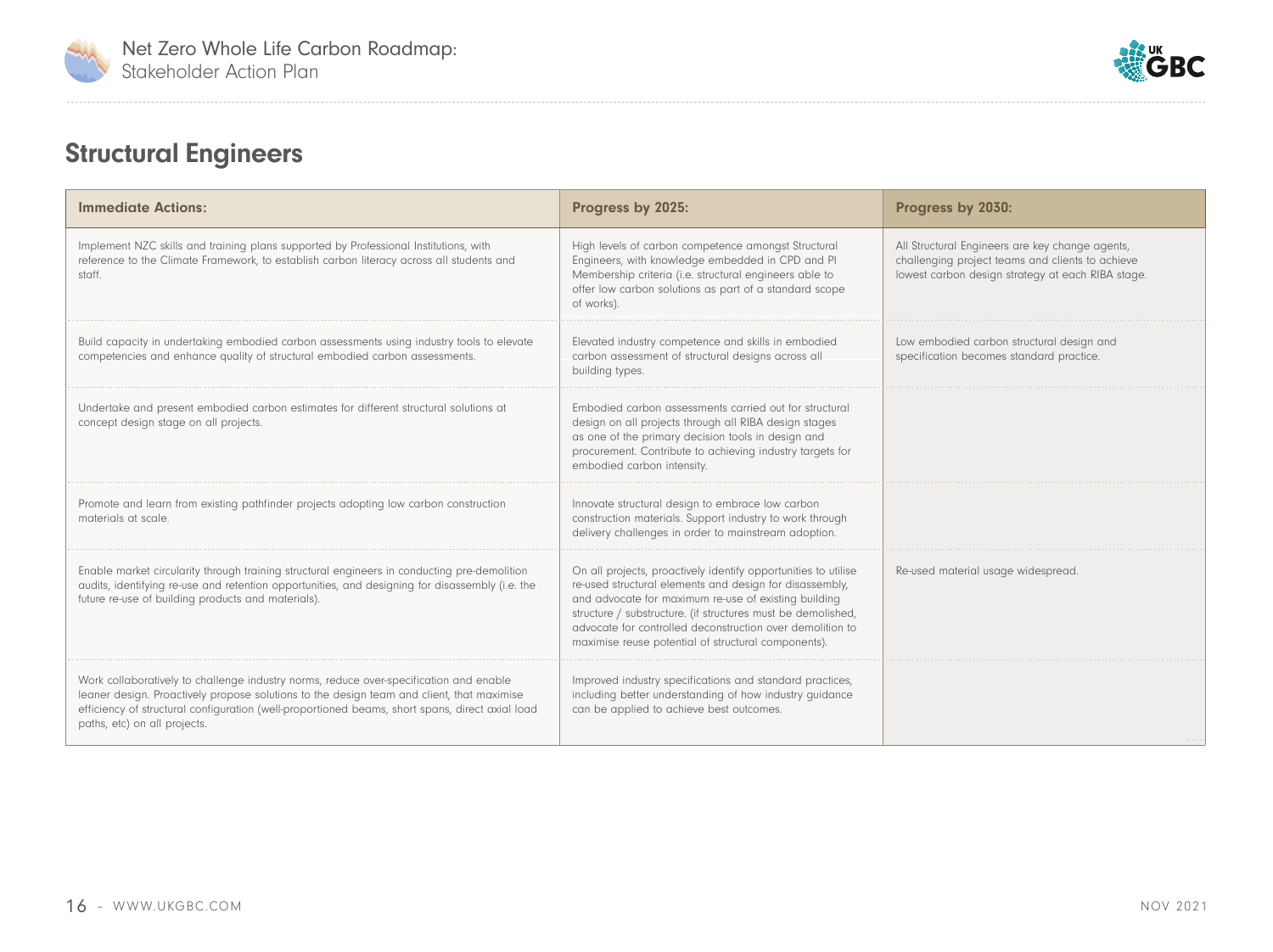<span id="page-18-0"></span>



#### Infrastructure Clients

| <b>Immediate Actions:</b>                                                                                                                                                                                                            | Progress by 2025:                                                                                                                                                                                                                                 | Progress by 2030:                                                                                      |
|--------------------------------------------------------------------------------------------------------------------------------------------------------------------------------------------------------------------------------------|---------------------------------------------------------------------------------------------------------------------------------------------------------------------------------------------------------------------------------------------------|--------------------------------------------------------------------------------------------------------|
| Commit to relevant industry roadmaps, or publish their own, which includes Science Based<br>Targets in line with 1.5 degree pathway, investment required and timelines to Net Zero<br>Carbon (NZC) for both new and existing assets. | NZC strategies and roadmaps established.                                                                                                                                                                                                          |                                                                                                        |
| Include carbon reduction targets and reporting commitments explicitly in all procurement<br>documents, as a deliverable of the procurement process, using PAS 2080 (or equivalent<br>standard) as the reference standard.            | All clients to achieve PAS 2080 verification (or equivalent)                                                                                                                                                                                      |                                                                                                        |
| Provide a carbon baseline for all projects by adopting PAS 2080 and set targets for carbon<br>reduction against these, driving innovation. Include, where appropriate, financial incentives<br>to ensure targets are met.            | Implement approaches to improve capabilities to<br>measure and reduce embodied and operational carbon<br>over the whole lifecycle of the asset and ensure carbon<br>reduction targets remain progressive over time with<br>industry advancements. |                                                                                                        |
| Provide supply chain with performance/ outcome-based specifications and commercial<br>arrangements, where possible, ensuring outputs are not constrained to current thinking but<br>encourage low carbon innovations.                | Require strategic suppliers to have science-based carbon<br>reduction targets in line with a NZC pathway.                                                                                                                                         |                                                                                                        |
|                                                                                                                                                                                                                                      | Make a public commitment via SteelZero to procuring,<br>specifying or stocking 100% net zero steel by 2050 and an<br>interim commitment to procuring, specifying or stocking<br>50% of its steel requirement by 2030.                             | As per SteelZero commitment, 50% of steel requirements<br>procured, specified, or stocked at net zero. |
| Share carbon data openly via industry-wide central embodied carbon database (Built<br>Environment Carbon Database (BECD)).                                                                                                           | Commit to using an agreed industry-wide set of<br>carbon emission factors for construction products and<br>buildings materials that are used consistently across all<br>infrastructure projects.                                                  |                                                                                                        |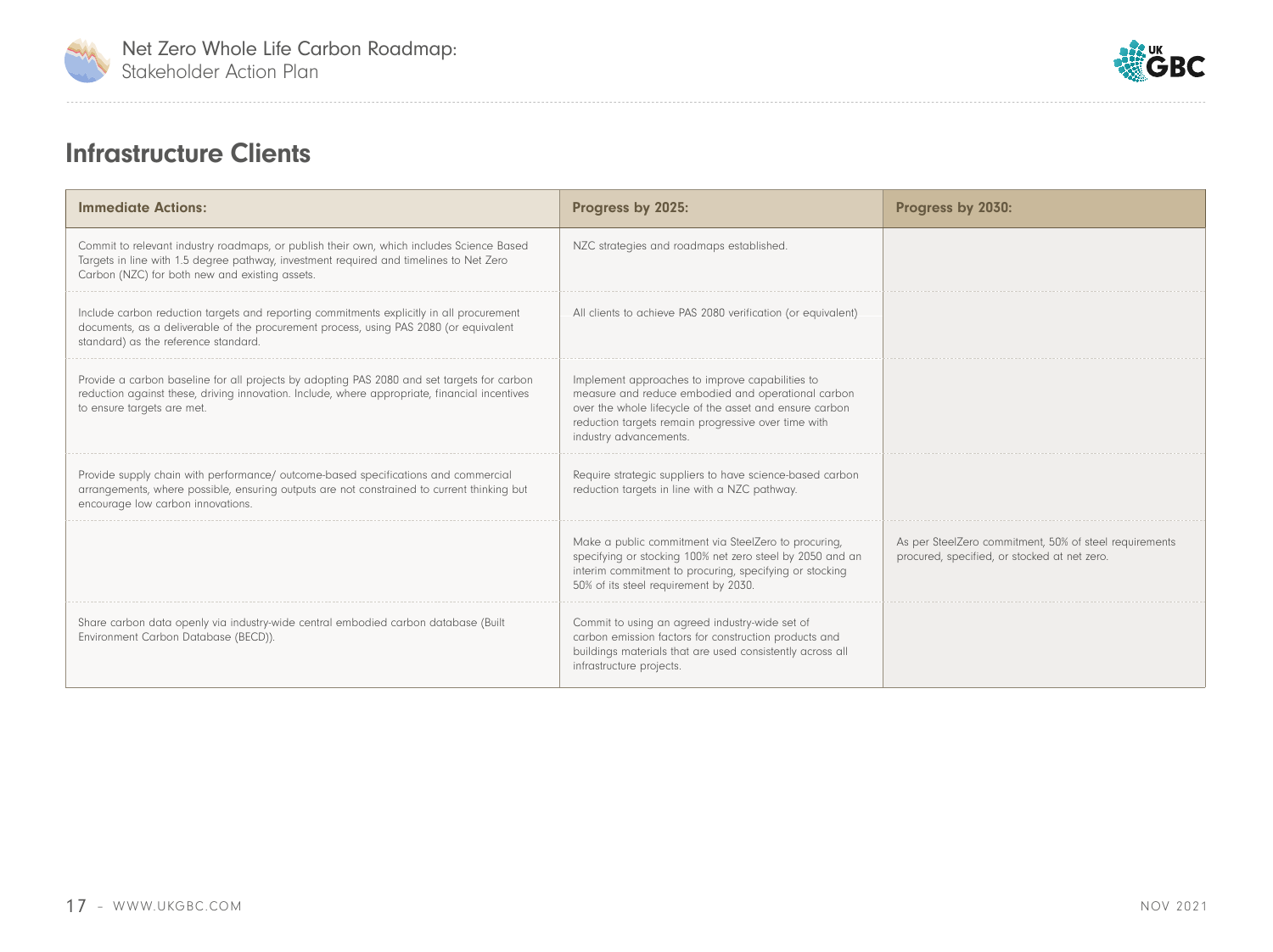<span id="page-19-0"></span>



#### Infrastructure Owners

| <b>Immediate Actions:</b>                                                                                                                                                                                                                                                                                                                             | Progress by 2025:                                                                                                                                                                                                                                 | Progress by 2030:                                                                                    |
|-------------------------------------------------------------------------------------------------------------------------------------------------------------------------------------------------------------------------------------------------------------------------------------------------------------------------------------------------------|---------------------------------------------------------------------------------------------------------------------------------------------------------------------------------------------------------------------------------------------------|------------------------------------------------------------------------------------------------------|
| Owners of existing assets to commission studies on how they might best reduce operational<br>carbon, recognising that in many cases (e.g. roads) it is the users of those assets who<br>produce most emissions.                                                                                                                                       | Commit to and disclose science-based targets in line with<br>net zero pathway.                                                                                                                                                                    | Progressive tightening of targets in line with net zero<br>trajectories and industry carbon budgets. |
| Ensure operational investment plans align with the national net zero obligation, including<br>retrofitting decarbonisation to existing asset operations and their use.                                                                                                                                                                                |                                                                                                                                                                                                                                                   |                                                                                                      |
| Include carbon reduction targets and reporting commitments in project briefs as<br>deliverables of the design. Use PAS 2080 (or equivalent standard) as the reference<br>document for this.                                                                                                                                                           | 80% of projects achieve PAS 2080 verification (or<br>equivalent standard).                                                                                                                                                                        | 100% of projects achieve PAS 2080 verification (or<br>equivalent standard).                          |
| Develop net zero strategies for asset system maintenance, refurbishment and low-cost<br>upgrade (i.e. not major project), including identifying big-ticket actions for targeting<br>reductions.                                                                                                                                                       | Implement approaches to improve capabilities to<br>measure and reduce embodied and operational carbon<br>over the whole lifecycle of the asset and ensure carbon<br>reduction targets remain progressive over time with<br>industry advancements. |                                                                                                      |
| Share carbon reduction data openly via industry-wide central embodied carbon database<br>(Built Environment Carbon Database (BECD)) for the purposes of benchmarking and<br>performance improvement, and commit to sharing own best practice across the supply<br>chain / sectors and learning from and adopting others best practice where possible. | Commit to using an agreed industry-wide set of<br>carbon emission factors for construction products and<br>buildings materials that are used consistently across all<br>infrastructure projects.                                                  | All projects use an agreed industry-wide set of carbon<br>emission factors.                          |